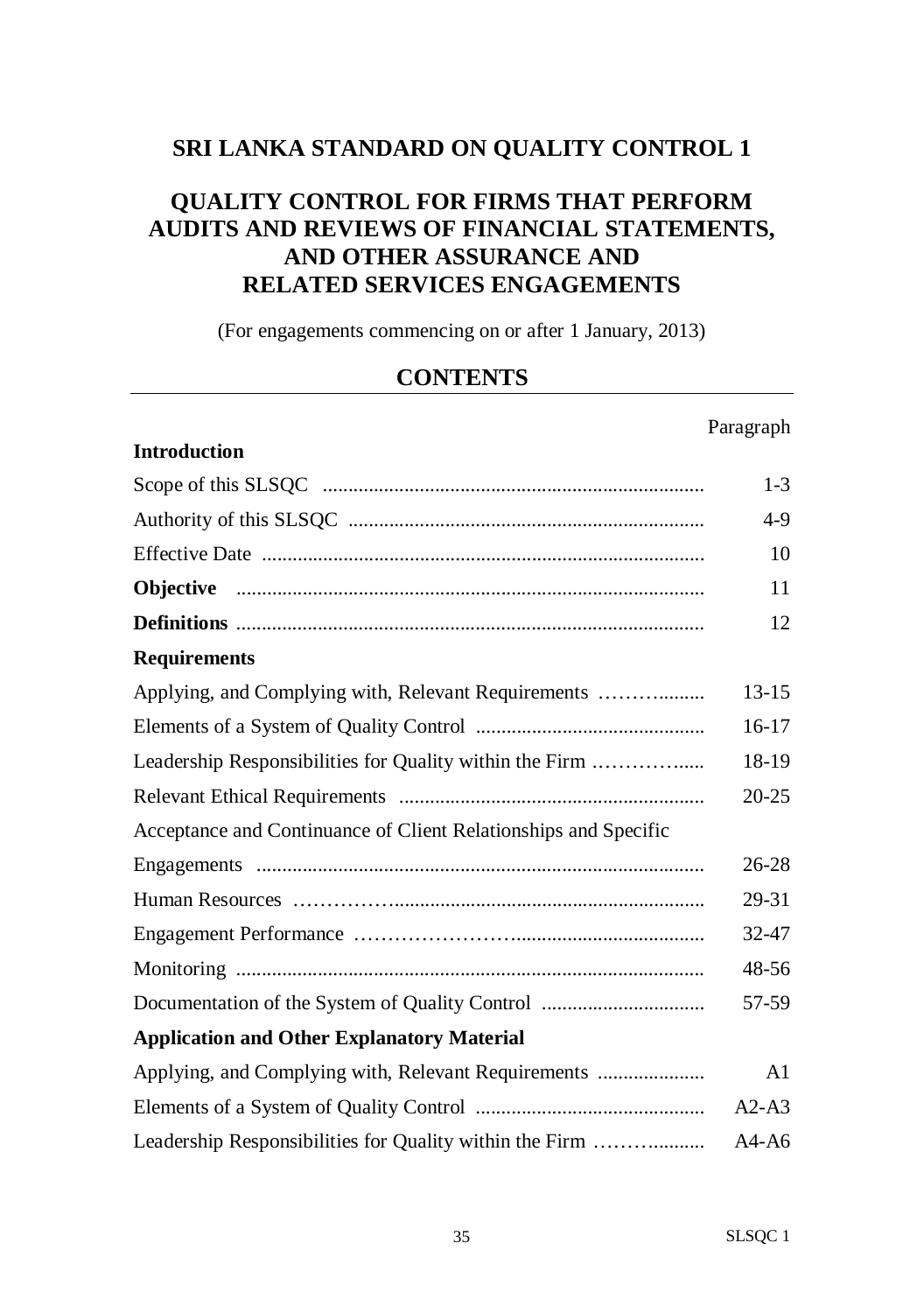| Acceptance and Continuance of Client Relationships and Specific |  |
|-----------------------------------------------------------------|--|
|                                                                 |  |
|                                                                 |  |
|                                                                 |  |
|                                                                 |  |

Sri Lanka Standard on Quality Control (SLSQC) 1 "Quality Control for Firms that Perform Audits and Reviews of Financial Statements and Other Assurance and Related Services Engagements" should be read in conjunction with SLAuS 200 "Overall Objectives of the Independent Auditor and the Conduct of an Audit in Accordance with Sri Lanka Standards on Auditing."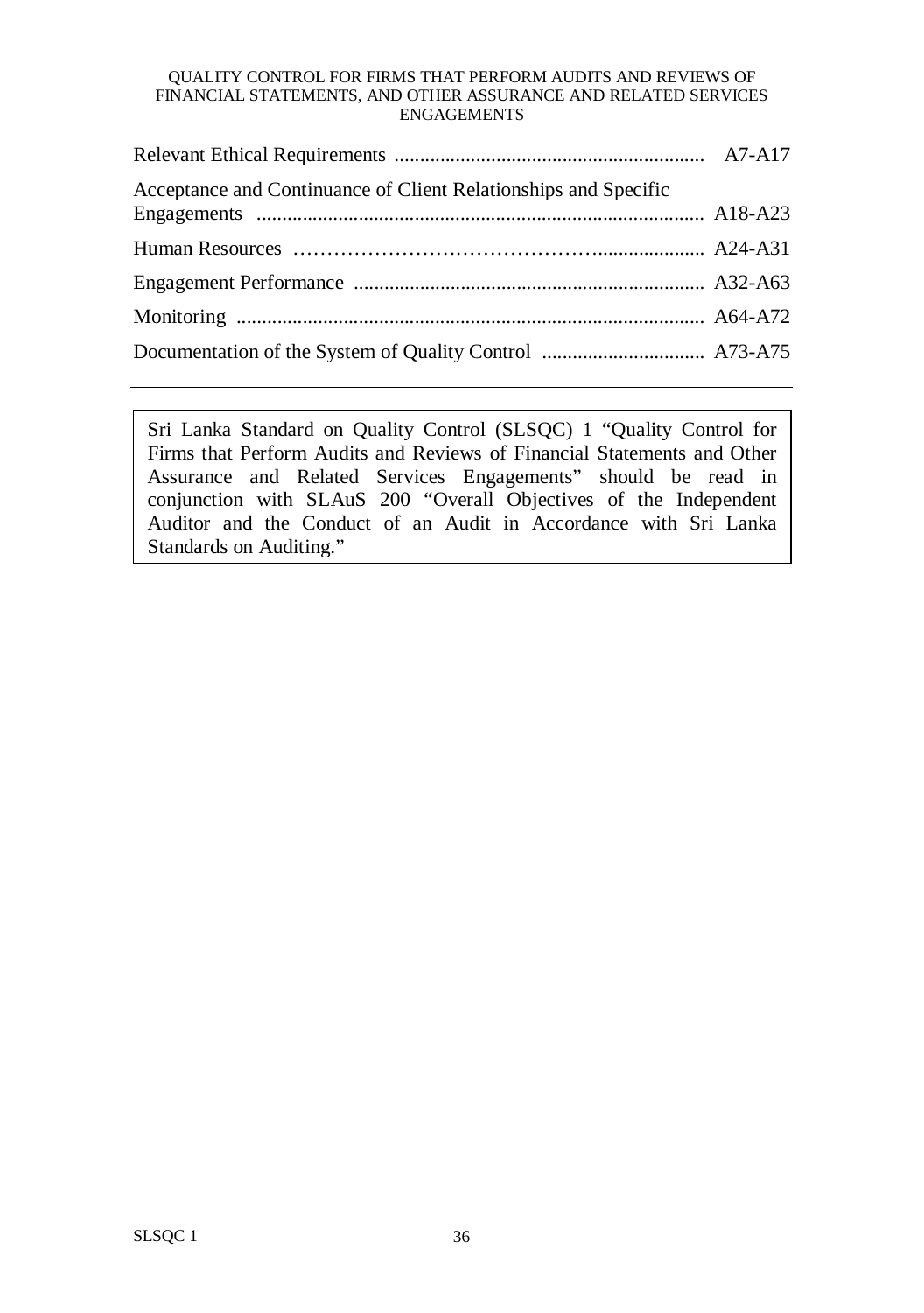# **Introduction**

# **Scope of this SLSQC**

- 1. This Sri Lanka Standard on Quality Control (SLSQC) deals with a firm's responsibilities for its system of quality control for audits and reviews of financial statements, and other assurance and related services engagements. This SLSQC is to be read in conjunction with relevant ethical requirements.
- 2. Other pronouncements of the Institute of Chartered Accountants of Sri Lanka (ICASL) set out additional standards and guidance on the responsibilities of firm personnel regarding quality control procedures for specific types of engagements. SLAuS  $220<sup>1</sup>$ , for example, deals with quality control procedures for audits of financial statements.
- 3. A system of quality control consists of policies designed to achieve the objective set out in paragraph 11 and the procedures necessary to implement and monitor compliance with those policies.

# **Authority of this SLSQC**

- 4. This SLSQC applies to all firms of professional accountants in respect of audits and reviews of financial statements, and other assurance and related services engagements. The nature and extent of the policies and procedures developed by an individual firm to comply with this SLSQC will depend on various factors such as the size and operating characteristics of the firm, and whether it is part of a network.
- 5. This SLSQC contains the objective of the firm in following the SLSQC, and requirements designed to enable the firm to meet that stated objective. In addition, it contains related guidance in the form of application and other explanatory material, as discussed further in paragraph 8, and introductory material that provides context relevant to a proper understanding of the SLSQC, and definitions.
- 6. The objective provides the context in which the requirements of this SLSQC are set, and is intended to assist the firm in:
	- Understanding what needs to be accomplished; and
	- Deciding whether more needs to be done to achieve the objective.

 $\frac{1}{1}$ SLAuS 220, "Quality Control for an Audit of Financial Statements."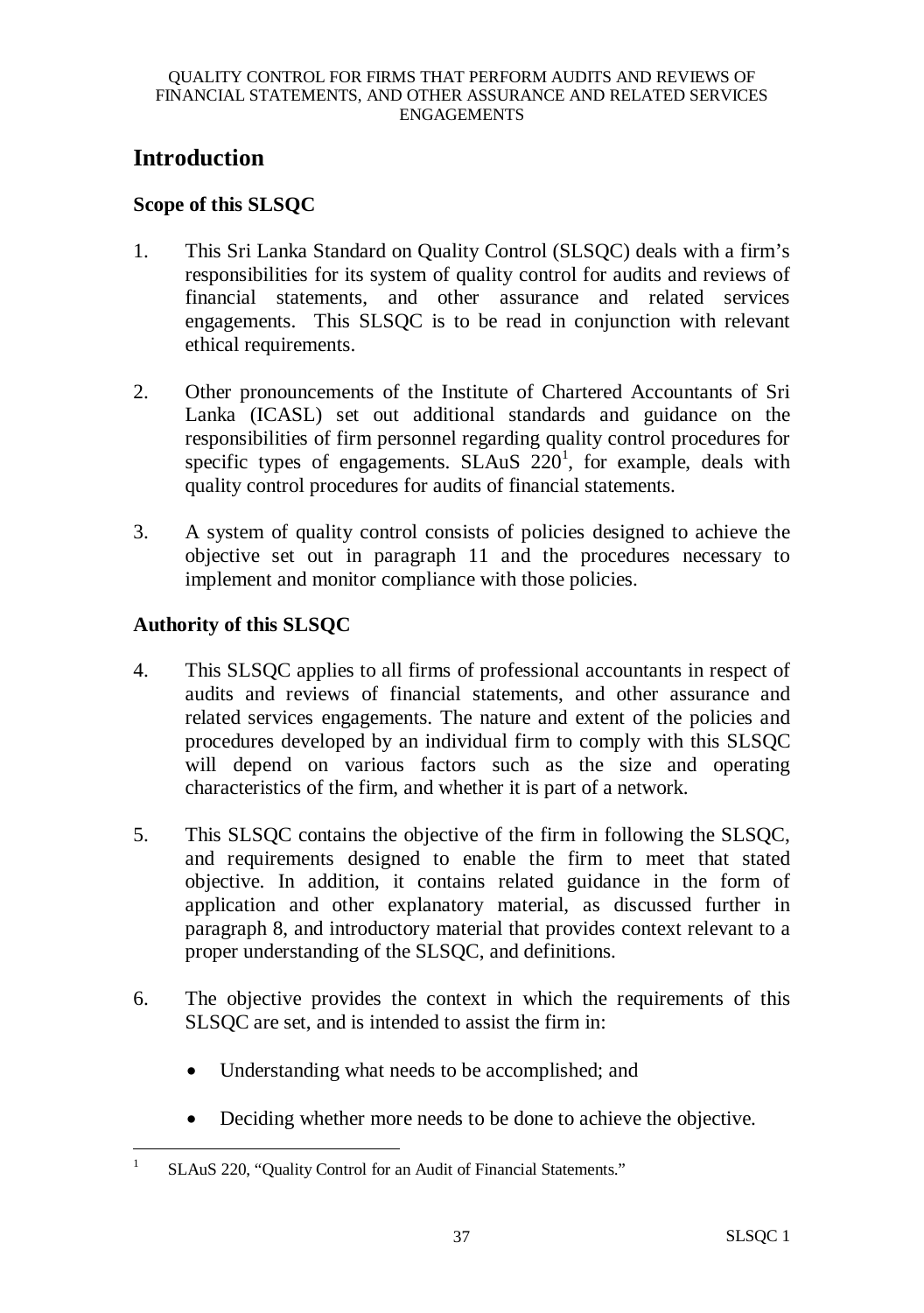- 7. The requirements of this SLSQC are expressed using "shall."
- 8. Where necessary, the application and other explanatory material provides further explanation of the requirements and guidance for carrying them out. In particular, it may:
	- Explain more precisely what a requirement means or is intended to cover; and
	- Include examples of policies and procedures that may be appropriate in the circumstances.

While such guidance does not in itself impose a requirement, it is relevant to the proper application of the requirements. The application and other explanatory material may also provide background information on matters addressed in this SLSQC. Where appropriate, additional considerations specific to public sector audit organizations or smaller firms are included within the application and other explanatory material. These additional considerations assist in the application of the requirements in this SLSQC. They do not, however, limit or reduce the responsibility of the firm to apply and comply with the requirements in this SLSQC.

9. This SLSQC includes, under the heading "Definitions," a description of the meanings attributed to certain terms for purposes of this SLSQC. These are provided to assist in the consistent application and interpretation of this SLSQC, and are not intended to override definitions that may be established for other purposes, whether in law, regulation or otherwise. The Glossary of Terms relating to Sri Lanka Auditing Standards issued by ICASL includes the terms defined in this SLSQC. It also includes descriptions of other terms found in this SLSQC to assist in common and consistent interpretation and translation.

# **Effective Date**

10. Systems of quality control in compliance with this SLSQC are required to be established by 1 January, 2013.

# **Objective**

11. The objective of the firm is to establish and maintain a system of quality control to provide it with reasonable assurance that: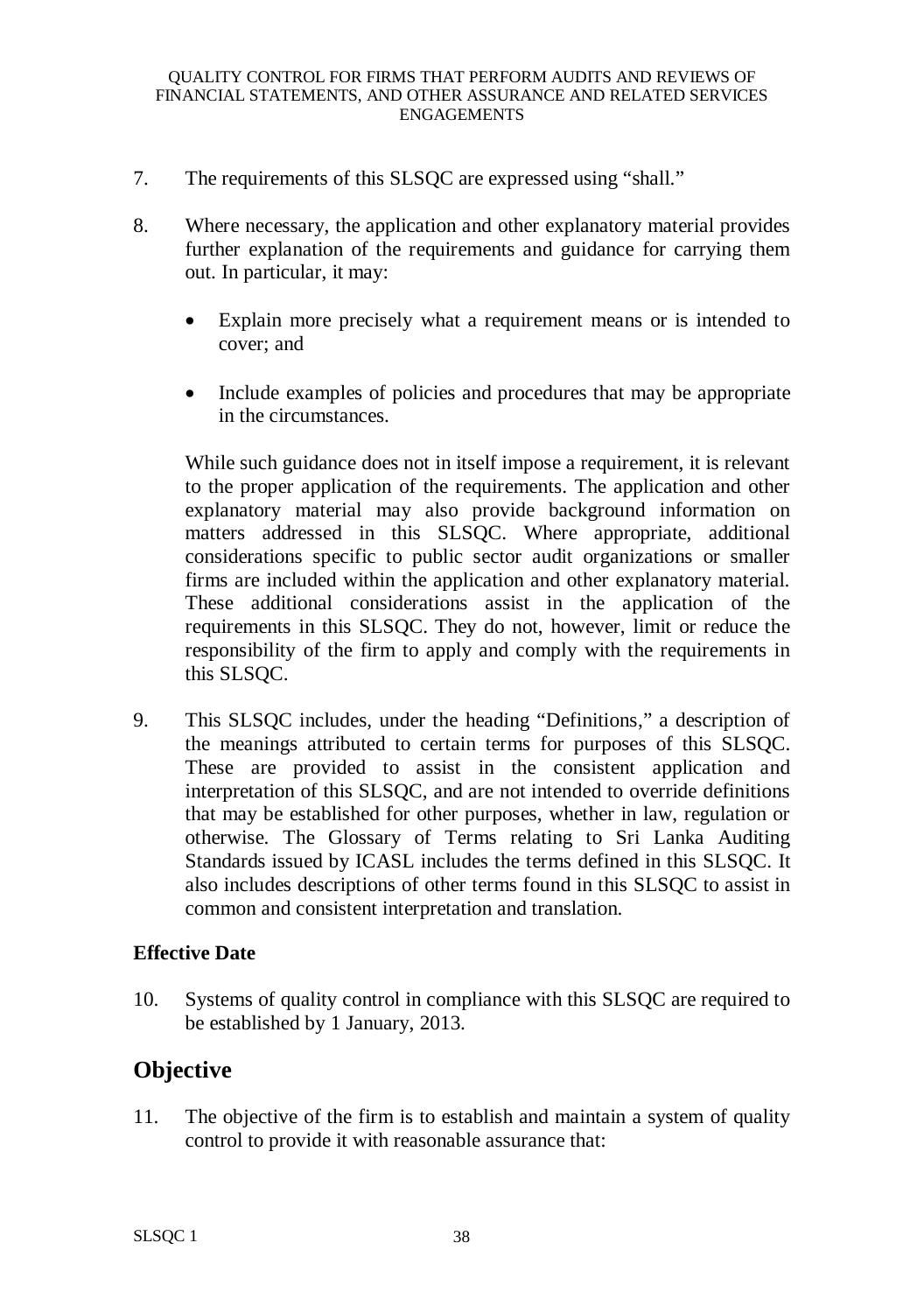- (a) The firm and its personnel comply with professional standards and applicable legal and regulatory requirements; and
- (b) Reports issued by the firm or engagement partners are appropriate in the circumstances.

# **Definitions**

- 12. In this SLSQC, the following terms have the meanings attributed below:
	- (a) Date of report The date selected by the practitioner to date the report.
	- (b) Engagement documentation The record of work performed, results obtained, and conclusions the practitioner reached (terms such as "working papers" or "workpapers" are sometimes used).
	- (c) Engagement partner<sup>2</sup> The partner or other person in the firm who is responsible for the engagement and its performance, and for the report that is issued on behalf of the firm, and who, where required, has the appropriate authority from a professional, legal or regulatory body.
	- (d) Engagement quality control review A process designed to provide an objective evaluation, on or before the date of the report, of the significant judgments the engagement team made and the conclusions it reached in formulating the report. The engagement quality control review process is for audits of financial statements of listed entities, and those other engagements, if any, for which the firm has determined an engagement quality control review is required.
	- (e) Engagement quality control reviewer A partner, other person in the firm, suitably qualified external person, or a team made up of such individuals, none of whom is part of the engagement team, with sufficient and appropriate experience and authority to objectively evaluate the significant judgments the engagement team made and the conclusions it reached in formulating the report.
	- (f) Engagement team All partners and staff performing the engagement, and any individuals engaged by the firm or a network

 $\frac{1}{2}$ "Engagement partner," "partner," and "firm" should be read as referring to their public sector equivalents where relevant.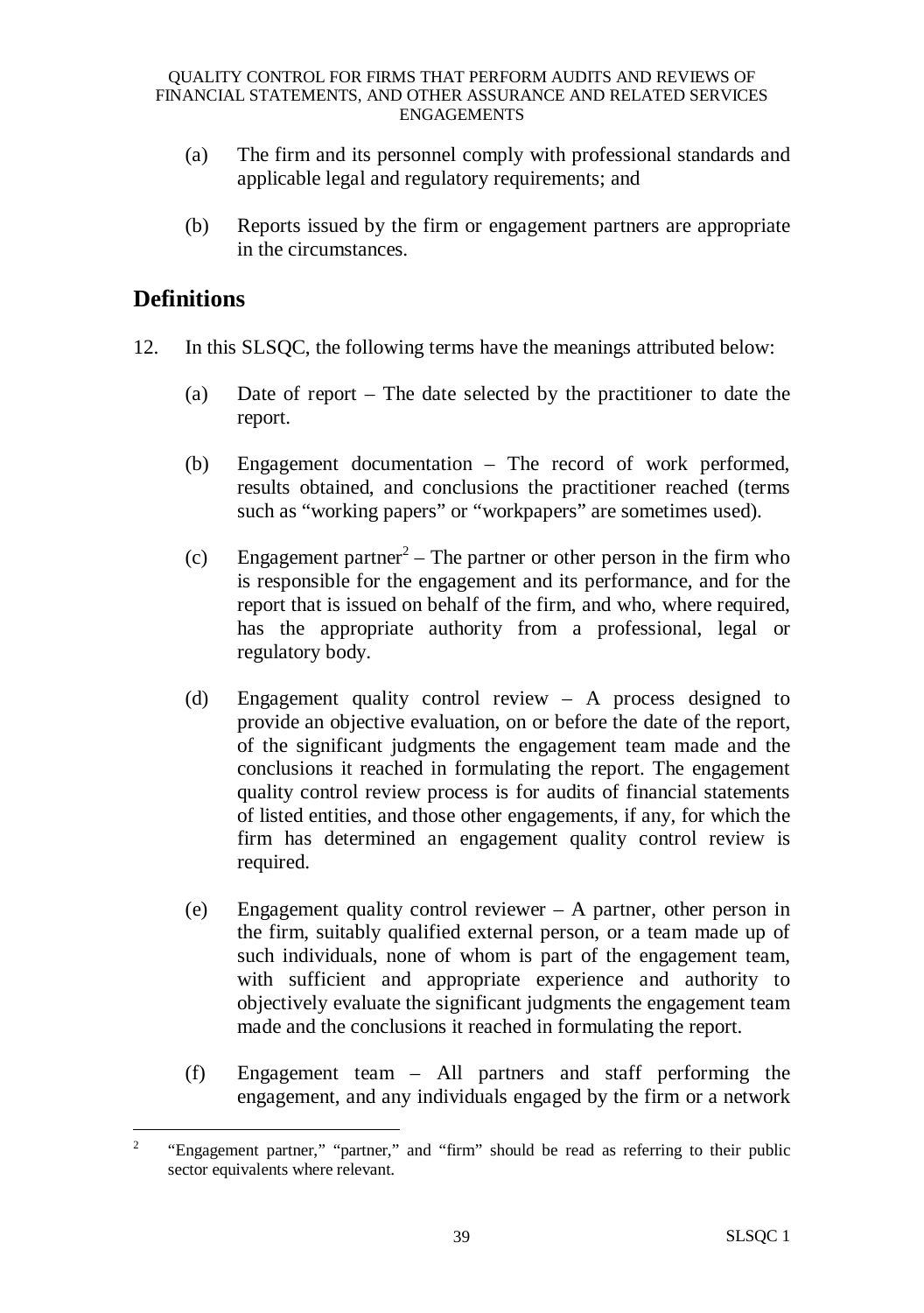firm who perform procedures on the engagement. This excludes external experts engaged by the firm or a network firm.

- (g) Firm A sole practitioner, partnership or corporation or other entity of professional accountants.
- (h) Inspection In relation to completed engagements, procedures designed to provide evidence of compliance by engagement teams with the firm's quality control policies and procedures.
- (i) Listed entity An entity whose shares, stock or debt are quoted or listed on a recognized stock exchange, or are marketed under the regulations of a recognized stock exchange or other equivalent body.
- (j) Monitoring A process comprising an ongoing consideration and evaluation of the firm's system of quality control, including a periodic inspection of a selection of completed engagements, designed to provide the firm with reasonable assurance that its system of quality control is operating effectively.
- (k) Network firm A firm or entity that belongs to a network.
- (l) Network A larger structure:
	- (i) That is aimed at cooperation, and
	- (ii) That is clearly aimed at profit or cost-sharing or shares common ownership, control or management, common quality control policies and procedures, common business strategy, the use of a common brand name, or a significant part of professional resources.
- (m) Partner Any individual with authority to bind the firm with respect to the performance of a professional services engagement.
- (n) Personnel Partners and staff.
- (o) Professional standards Engagement Standards issued by ICASL as defined in the ICASL's *Preface to the Sri Lanka Auditing Standards and Sri Lanka Standard on Quality Control*, and relevant ethical requirements.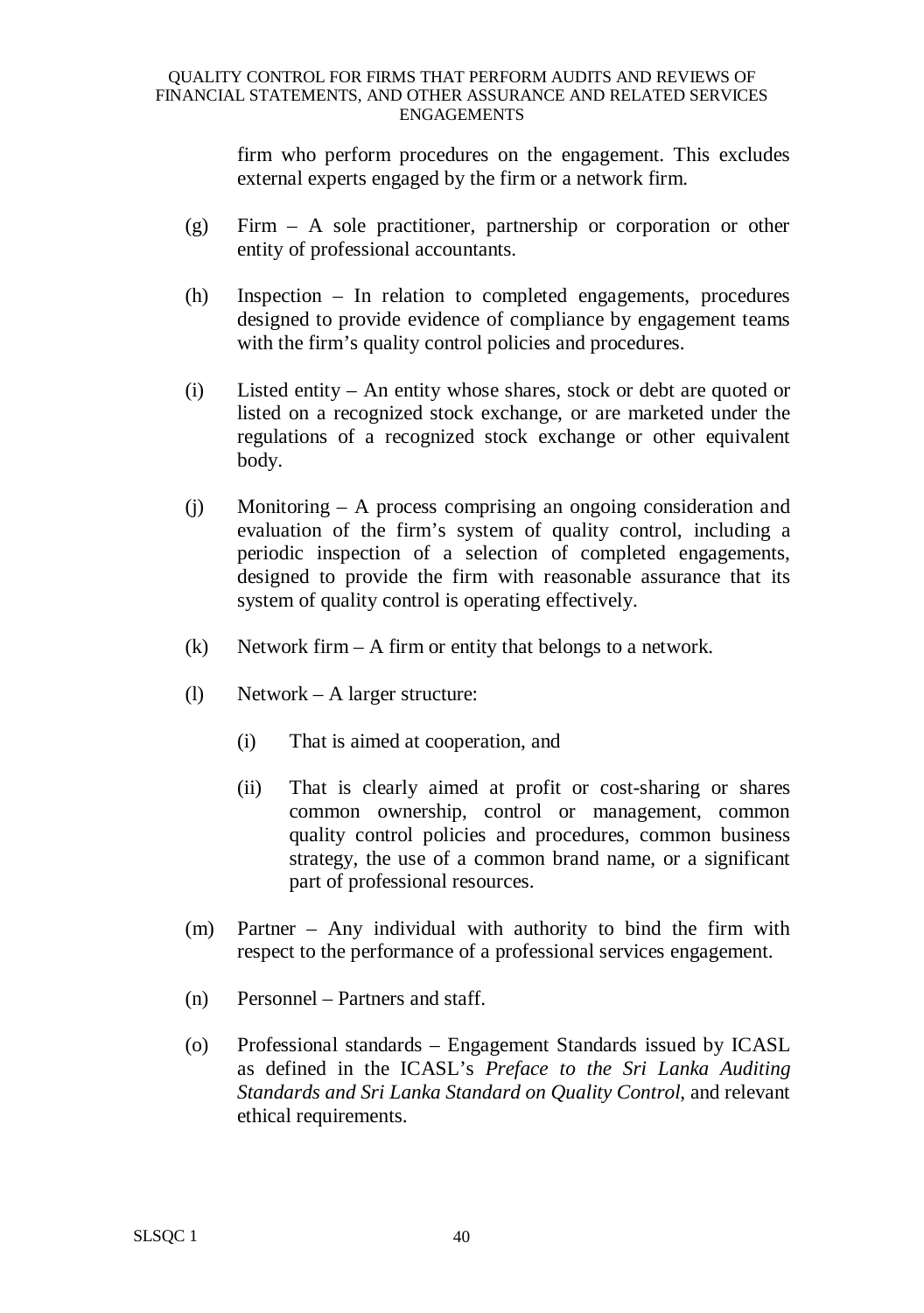- (p) Reasonable assurance In the context of this SLSQC, a high, but not absolute, level of assurance.
- (q) Relevant ethical requirements Ethical requirements to which the engagement team and engagement quality control reviewer are subject to, which ordinarily comprise Parts A and B of the ICASL's *Code of Ethics for Professional Accountants* (ICASL Code) together with national requirements that are more restrictive.
- (r) Staff Professionals, other than partners, including any experts the firm employs.
- (s) Suitably qualified external person An individual outside the firm with the competence and capabilities to act as an engagement partner, for example a partner of another firm, or an employee (with appropriate experience) of either a professional accountancy body whose members may perform audits and reviews of historical financial information, or other assurance or related services engagements, or of an organization that provides relevant quality control services.

# **Requirements**

# **Applying, and Complying with, Relevant Requirements**

- 13. Personnel within the firm responsible for establishing and maintaining the firm's system of quality control shall have an understanding of the entire text of this SLSQC, including its application and other explanatory material, to understand its objective and to apply its requirements properly.
- 14. The firm shall comply with each requirement of this SLSQC unless, in the circumstances of the firm, the requirement is not relevant to the services provided in respect of audits and reviews of financial statements, and other assurance and related services engagements. (Ref: Para. A1)
- 15. The requirements are designed to enable the firm to achieve the objective stated in this SLSQC. The proper application of the requirements is therefore expected to provide a sufficient basis for the achievement of the objective. However, because circumstances vary widely and all such circumstances cannot be anticipated, the firm shall consider whether there are particular matters or circumstances that require the firm to establish policies and procedures in addition to those required by this SLSQC to meet the stated objective.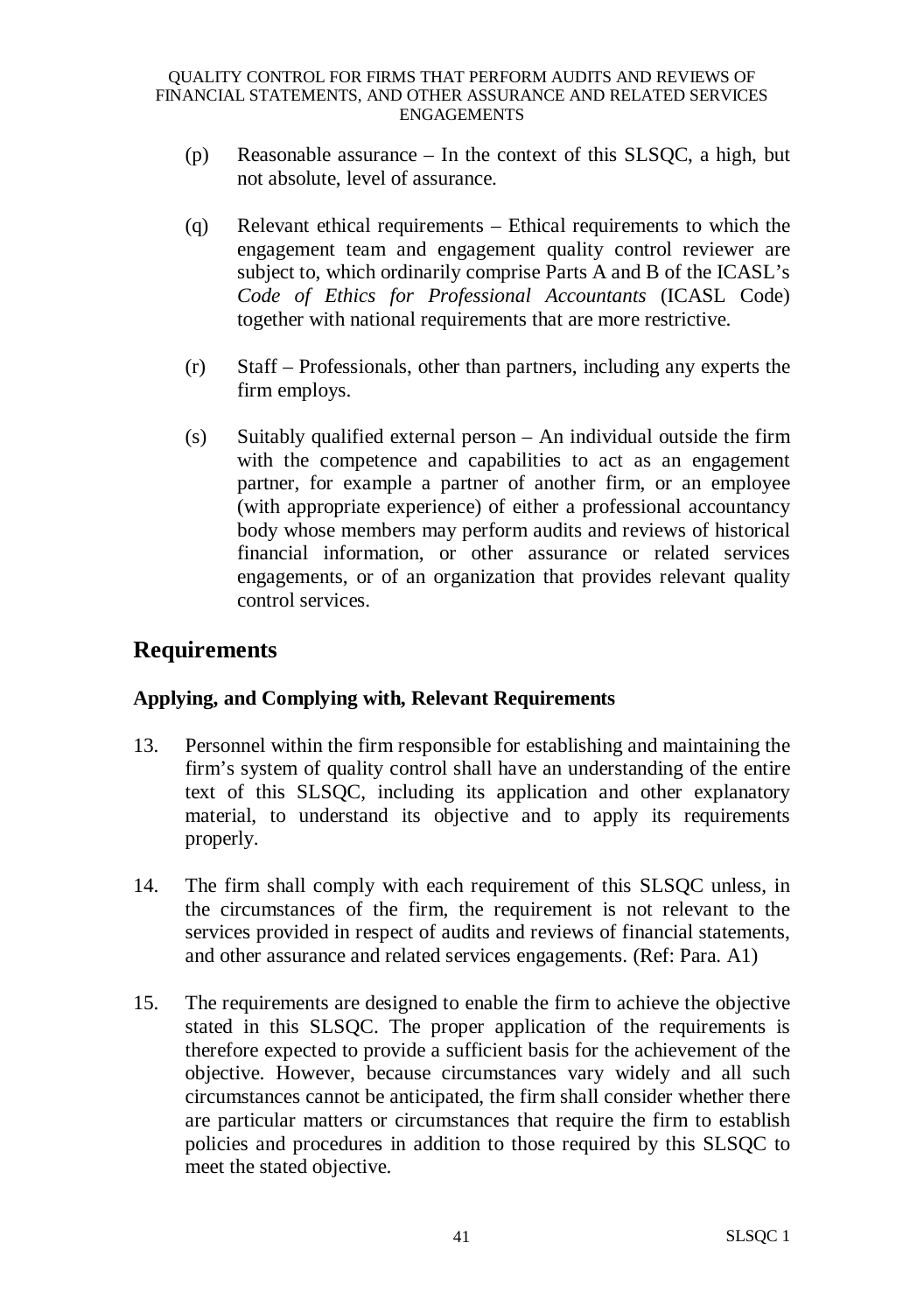# **Elements of a System of Quality Control**

- 16. The firm shall establish and maintain a system of quality control that includes policies and procedures that address each of the following elements:
	- (a) Leadership responsibilities for quality within the firm.
	- (b) Relevant ethical requirements.
	- (c) Acceptance and continuance of client relationships and specific engagements.
	- (d) Human resources.
	- (e) Engagement performance.
	- (f) Monitoring.
- 17. The firm shall document its policies and procedures and communicate them to the firm's personnel. (Ref: Para. A2-A3)

# **Leadership Responsibilities for Quality within the Firm**

- 18. The firm shall establish policies and procedures designed to promote an internal culture recognizing that quality is essential in performing engagements. Such policies and procedures shall require the firm's chief executive officer (or equivalent) or, if appropriate, the firm's managing board of partners (or equivalent) to assume ultimate responsibility for the firm's system of quality control. (Ref: Para. A4-A5)
- 19. The firm shall establish policies and procedures such that any person or persons assigned operational responsibility for the firm's system of quality control by the firm's chief executive officer or managing board of partners has sufficient and appropriate experience and ability, and the necessary authority, to assume that responsibility. (Ref: Para. A6)

# **Relevant Ethical Requirements**

20. The firm shall establish policies and procedures designed to provide it with reasonable assurance that the firm and its personnel comply with relevant ethical requirements. (Ref: Para. A7-A10)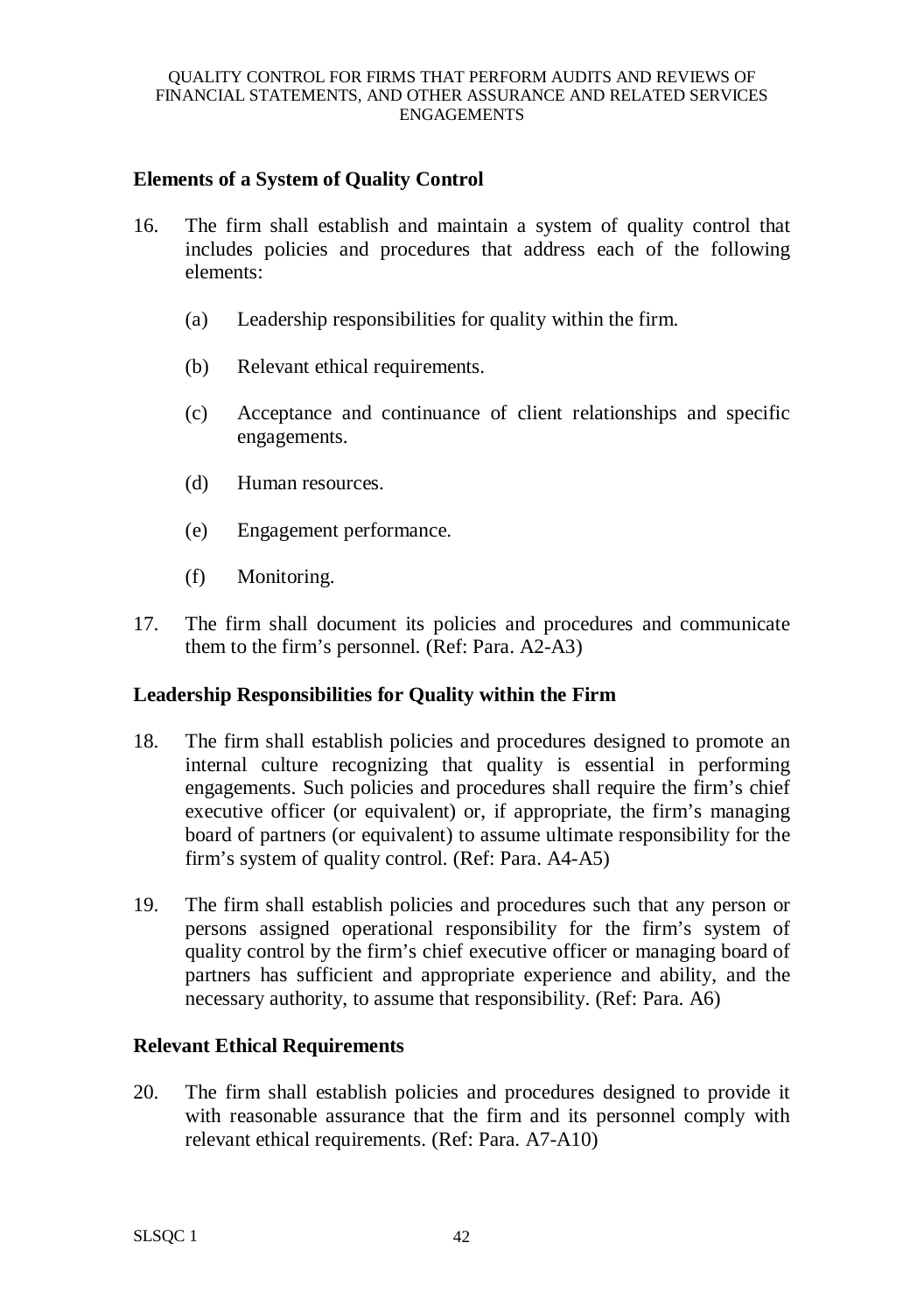### *Independence*

- 21. The firm shall establish policies and procedures designed to provide it with reasonable assurance that the firm, its personnel and, where applicable, others subject to independence requirements (including network firm personnel) maintain independence where required by relevant ethical requirements. Such policies and procedures shall enable the firm to: (Ref: Para. A10)
	- (a) Communicate its independence requirements to its personnel and, where applicable, others subject to them; and
	- (b) Identify and evaluate circumstances and relationships that create threats to independence, and to take appropriate action to eliminate those threats or reduce them to an acceptable level by applying safeguards, or, if considered appropriate, to withdraw from the engagement, where withdrawal is possible under applicable law or regulation.
- 22. Such policies and procedures shall require: (Ref: Para. A10)
	- (a) Engagement partners to provide the firm with relevant information about client engagements, including the scope of services, to enable the firm to evaluate the overall impact, if any, on independence requirements;
	- (b) Personnel to promptly notify the firm of circumstances and relationships that create a threat to independence so that appropriate action can be taken; and
	- (c) The accumulation and communication of relevant information to appropriate personnel so that:
		- (i) The firm and its personnel can readily determine whether they satisfy independence requirements;
		- (ii) The firm can maintain and update its records relating to independence; and
		- (iii) The firm can take appropriate action regarding identified threats to independence that are not at an acceptable level.
- 23. The firm shall establish policies and procedures designed to provide it with reasonable assurance that it is notified of breaches of independence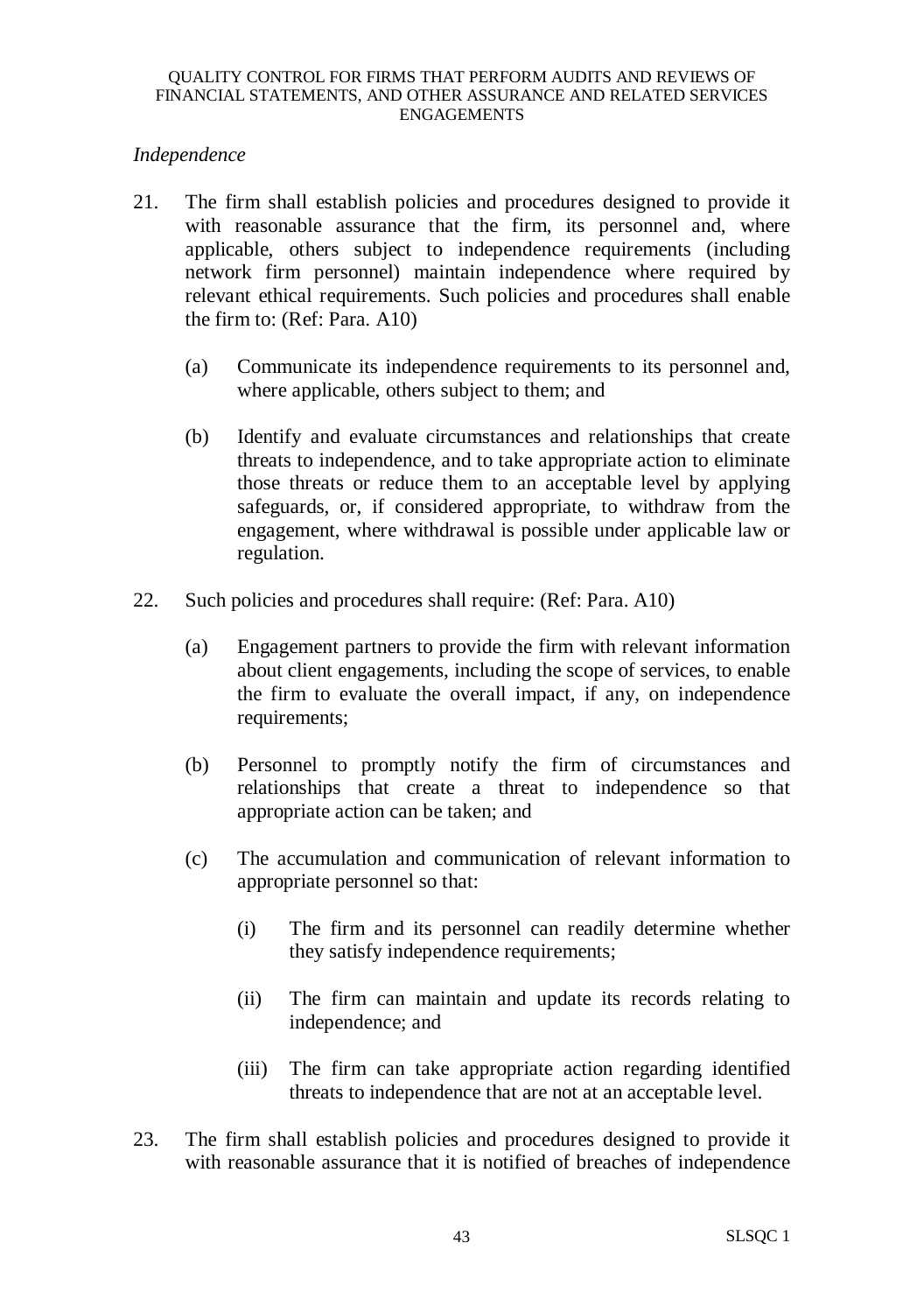requirements, and to enable it to take appropriate actions to resolve such situations. The policies and procedures shall include requirements for: (Ref: Para. A10)

- (a) Personnel to promptly notify the firm of independence breaches of which they become aware;
- (b) The firm to promptly communicate identified breaches of these policies and procedures to:
	- (i) The engagement partner who, with the firm, needs to address the breach; and
	- (ii) Other relevant personnel in the firm and, where appropriate, the network, and those subject to the independence requirements who need to take appropriate action; and
- (c) Prompt communication to the firm, if necessary, by the engagement partner and the other individuals referred to in subparagraph  $23(b)(ii)$  of the actions taken to resolve the matter, so that the firm can determine whether it should take further action.
- 24. At least annually, the firm shall obtain written confirmation of compliance with its policies and procedures on independence from all firm personnel required to be independent by relevant ethical requirements. (Ref: Para. A10-A11)
- 25. The firm shall establish policies and procedures: (Ref: Para. A10)
	- (a) Setting out criteria for determining the need for safeguards to reduce the familiarity threat to an acceptable level when using the same senior personnel on an assurance engagement over a long period of time; and
	- (b) Requiring, for audits of financial statements of listed entities, the rotation of the engagement partner and the individuals responsible for engagement quality control review, and where applicable, others subject to rotation requirements, after a specified period in compliance with relevant ethical requirements. (Ref: Para. A12- A17)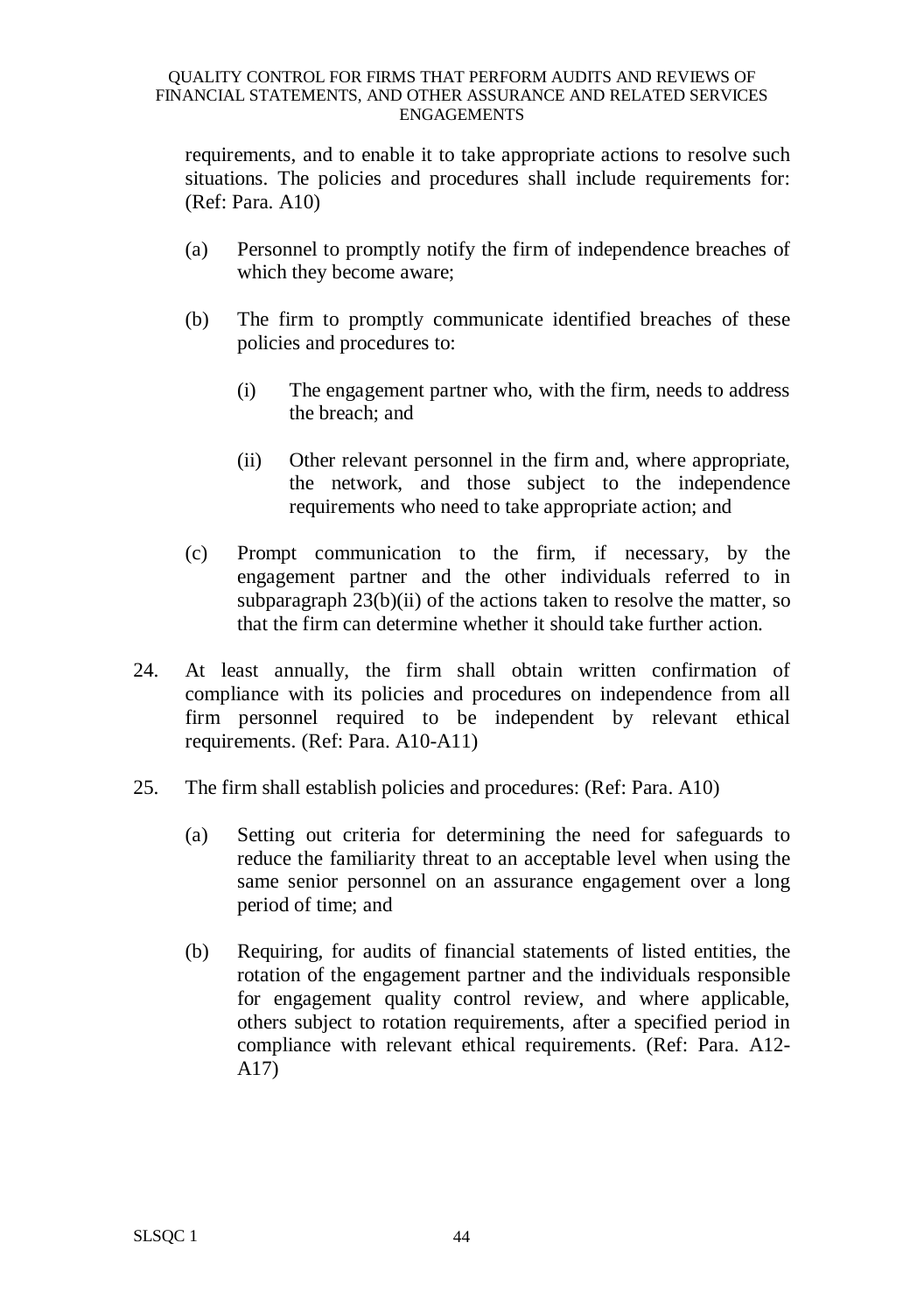# **Acceptance and Continuance of Client Relationships and Specific Engagements**

- 26. The firm shall establish policies and procedures for the acceptance and continuance of client relationships and specific engagements, designed to provide the firm with reasonable assurance that it will only undertake or continue relationships and engagements where the firm:
	- (a) Is competent to perform the engagement and has the capabilities, including time and resources, to do so; (Ref: Para. A18, A23)
	- (b) Can comply with relevant ethical requirements; and
	- (c) Has considered the integrity of the client, and does not have information that would lead it to conclude that the client lacks integrity. (Ref: Para. A19-A20, A23)
- 27. Such policies and procedures shall require:
	- (a) The firm to obtain such information as it considers necessary in the circumstances before accepting an engagement with a new client, when deciding whether to continue an existing engagement, and when considering acceptance of a new engagement with an existing client. (Ref: Para. A21, A23)
	- (b) If a potential conflict of interest is identified in accepting an engagement from a new or an existing client, the firm to determine whether it is appropriate to accept the engagement.
	- (c) If issues have been identified, and the firm decides to accept or continue the client relationship or a specific engagement, the firm to document how the issues were resolved.
- 28. The firm shall establish policies and procedures on continuing an engagement and the client relationship, addressing the circumstances where the firm obtains information that would have caused it to decline the engagement had that information been available earlier. Such policies and procedures shall include consideration of:
	- (a) The professional and legal responsibilities that apply to the circumstances, including whether there is a requirement for the firm to report to the person or persons who made the appointment or, in some cases, to regulatory authorities; and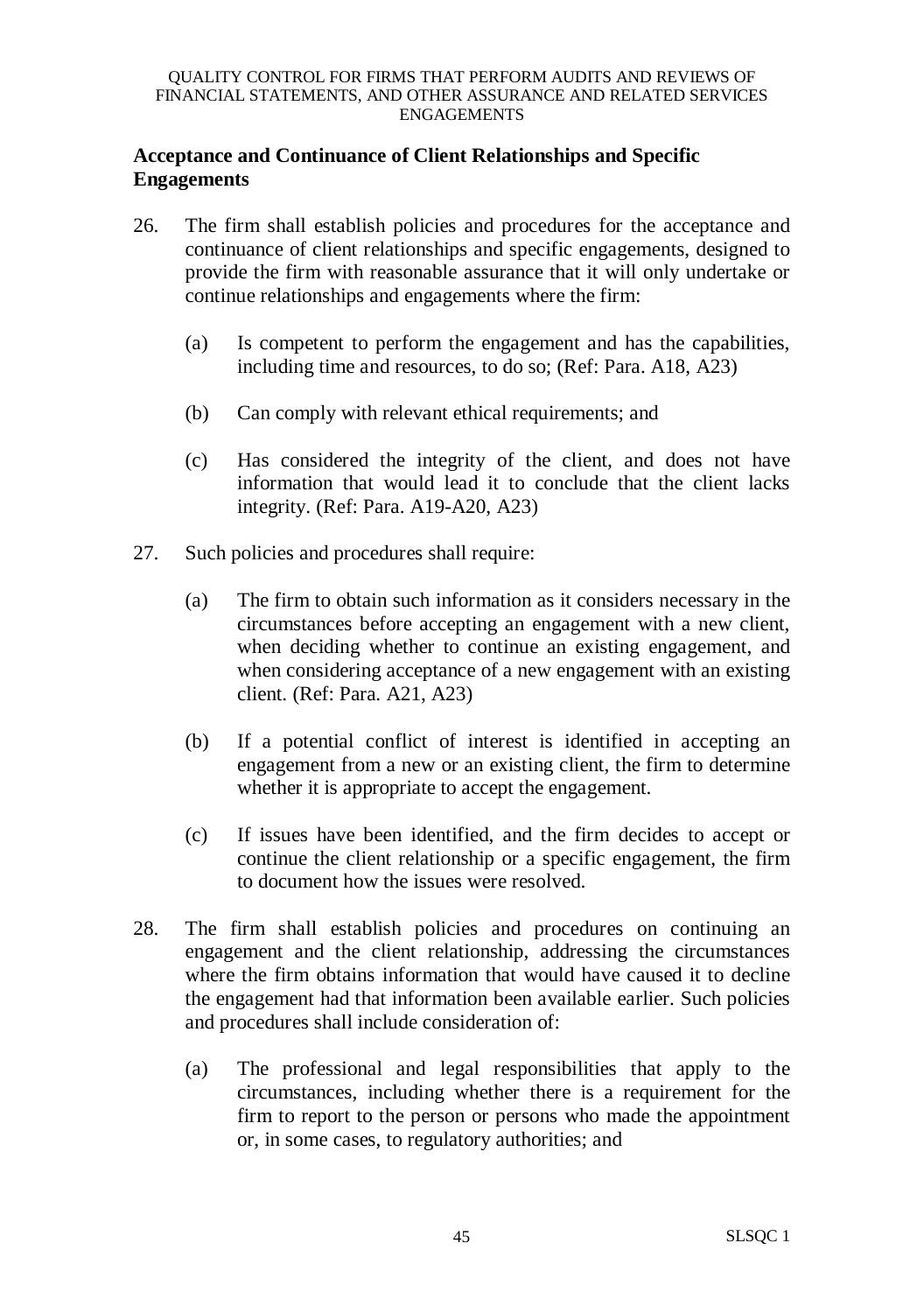(b) The possibility of withdrawing from the engagement or from both the engagement and the client relationship. (Ref: Para. A22-23)

# **Human Resources**

- 29. The firm shall establish policies and procedures designed to provide it with reasonable assurance that it has sufficient personnel with the competence, capabilities, and commitment to ethical principles necessary to:
	- (a) Perform engagements in accordance with professional standards and applicable legal and regulatory requirements; and
	- (b) Enable the firm or engagement partners to issue reports that are appropriate in the circumstances. (Ref: Para. A24-A29)

# *Assignment of Engagement Teams*

- 30. The firm shall assign responsibility for each engagement to an engagement partner and shall establish policies and procedures requiring that:
	- (a) The identity and role of the engagement partner are communicated to key members of client management and those charged with governance;
	- (b) The engagement partner has the appropriate competence, capabilities, and authority to perform the role; and
	- (c) The responsibilities of the engagement partner are clearly defined and communicated to that partner. (Ref: Para. A30)
- 31. The firm shall also establish policies and procedures to assign appropriate personnel with the necessary competence, and capabilities to:
	- (a) Perform engagements in accordance with professional standards and applicable legal and regulatory requirements; and
	- (b) Enable the firm or engagement partners to issue reports that are appropriate in the circumstances. (Ref: Para. A31)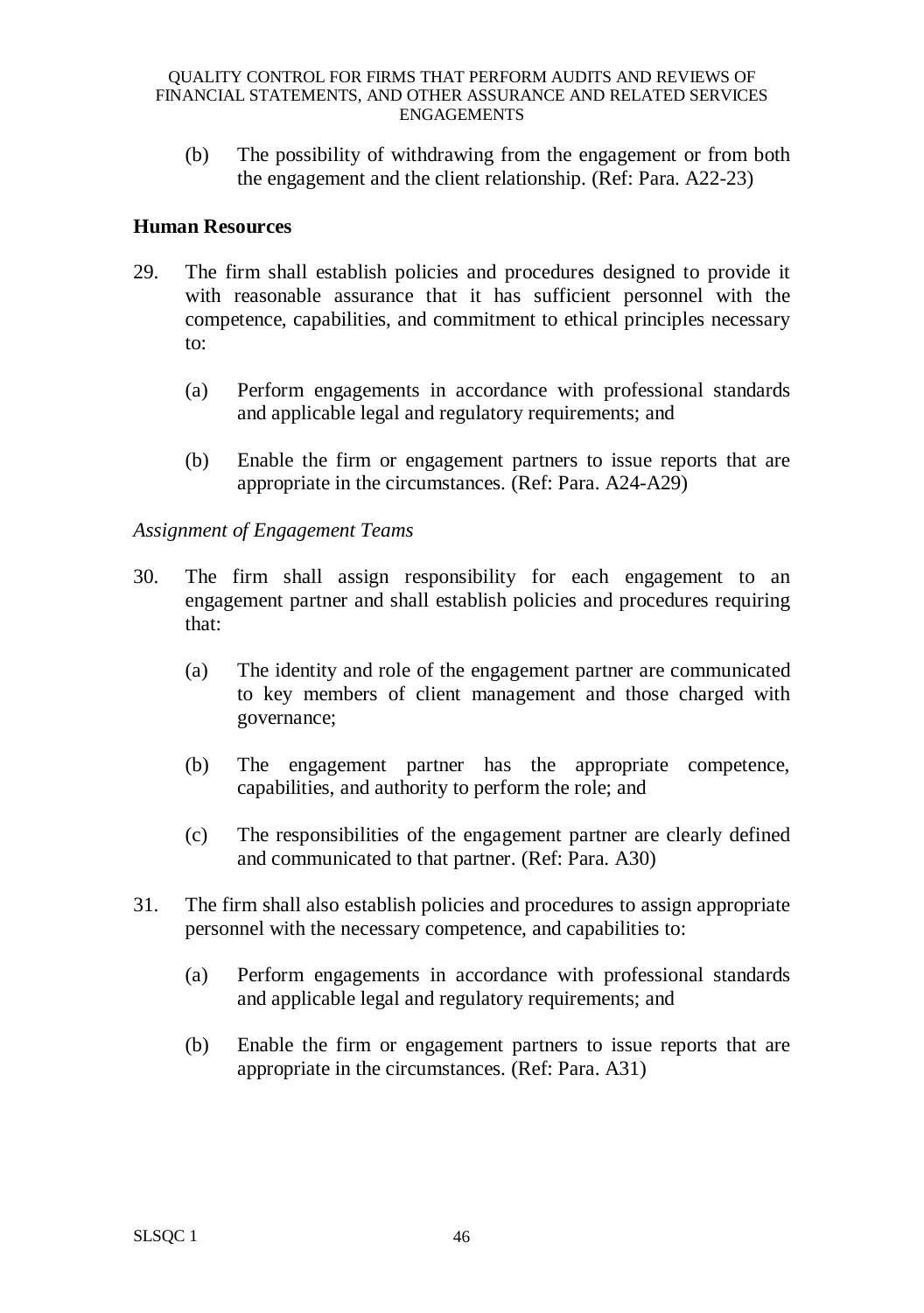### **Engagement Performance**

- 32. The firm shall establish policies and procedures designed to provide it with reasonable assurance that engagements are performed in accordance with professional standards and applicable legal and regulatory requirements, and that the firm or the engagement partner issue reports that are appropriate in the circumstances. Such policies and procedures shall include:
	- (a) Matters relevant to promoting consistency in the quality of engagement performance; (Ref: Para. A32-A33)
	- (b) Supervision responsibilities; and (Ref: Para. A34)
	- (c) Review responsibilities. (Ref: Para. A35)
- 33. The firm's review responsibility policies and procedures shall be determined on the basis that work of less experienced team members is reviewed by more experienced engagement team members.

### *Consultation*

- 34. The firm shall establish policies and procedures designed to provide it with reasonable assurance that:
	- (a) Appropriate consultation takes place on difficult or contentious matters;
	- (b) Sufficient resources are available to enable appropriate consultation to take place;
	- (c) The nature and scope of, and conclusions resulting from, such consultations are documented and are agreed by both the individual seeking consultation and the individual consulted; and
	- (d) Conclusions resulting from consultations are implemented. (Ref: Para. A36-A40)

### *Engagement Quality Control Review*

35. The firm shall establish policies and procedures requiring, for appropriate engagements, an engagement quality control review that provides an objective evaluation of the significant judgments made by the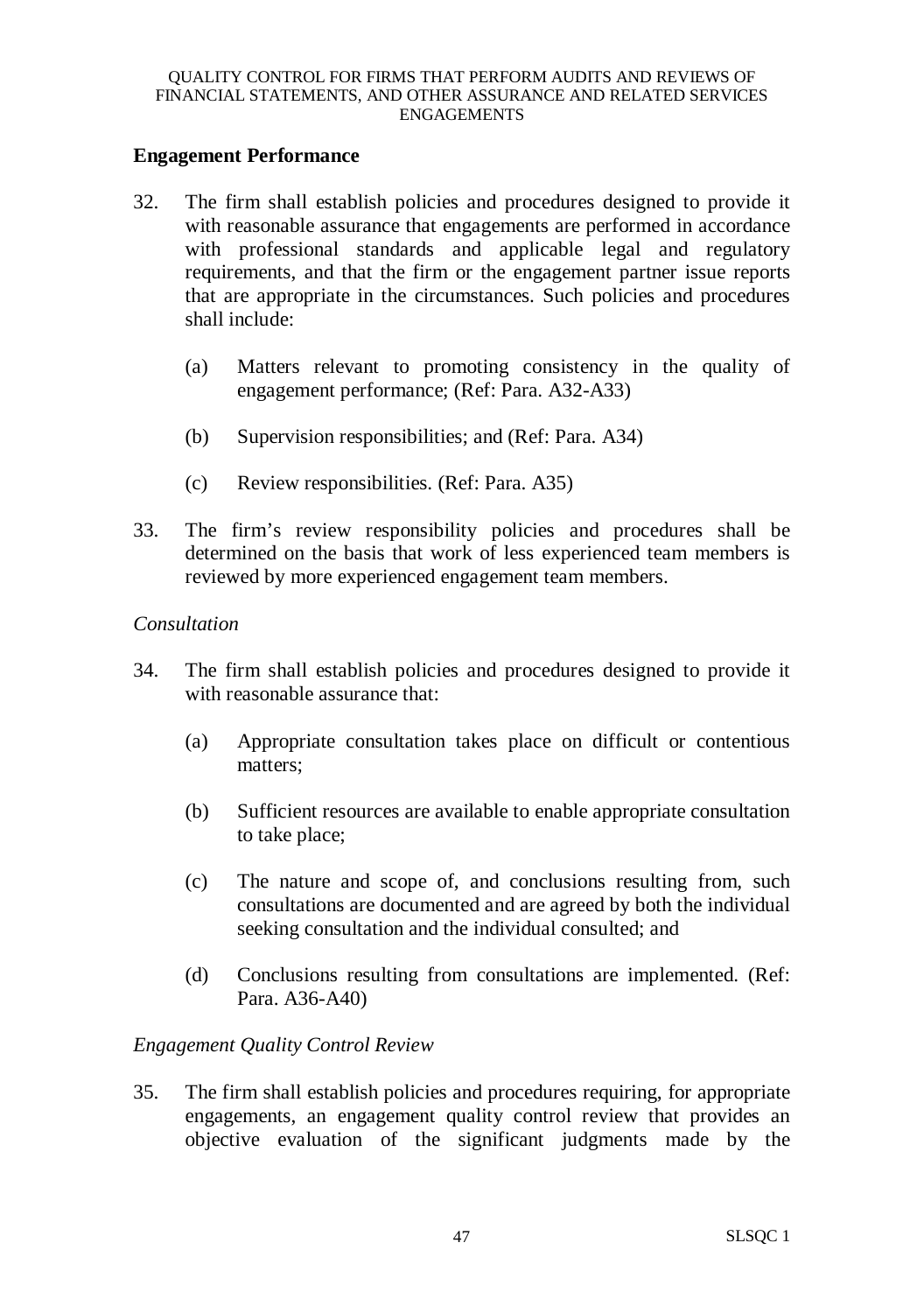engagement team and the conclusions reached in formulating the report. Such policies and procedures shall:

- (a) Require an engagement quality control review for all audits of financial statements of listed entities;
- (b) Set out criteria against which all other audits and reviews of historical financial information and other assurance and related services engagements shall be evaluated to determine whether an engagement quality control review should be performed; and (Ref: Para. A41)
- (c) Require an engagement quality control review for all engagements, if any, meeting the criteria established in compliance with subparagraph 35(b).
- 36. The firm shall establish policies and procedures setting out the nature, timing and extent of an engagement quality control review. Such policies and procedures shall require that the engagement report not be dated until the completion of the engagement quality control review. (Ref: Para. A42-A43)
- 37. The firm shall establish policies and procedures to require the engagement quality control review to include:
	- (a) Discussion of significant matters with the engagement partner;
	- (b) Review of the financial statements or other subject matter information and the proposed report;
	- (c) Review of selected engagement documentation relating to significant judgments the engagement team made and the conclusions it reached; and
	- (d) Evaluation of the conclusions reached in formulating the report and consideration of whether the proposed report is appropriate. (Ref: Para. A44)
- 38. For audits of financial statements of listed entities, the firm shall establish policies and procedures to require the engagement quality control review to also include consideration of the following:
	- (a) The engagement team's evaluation of the firm's independence in relation to the specific engagement;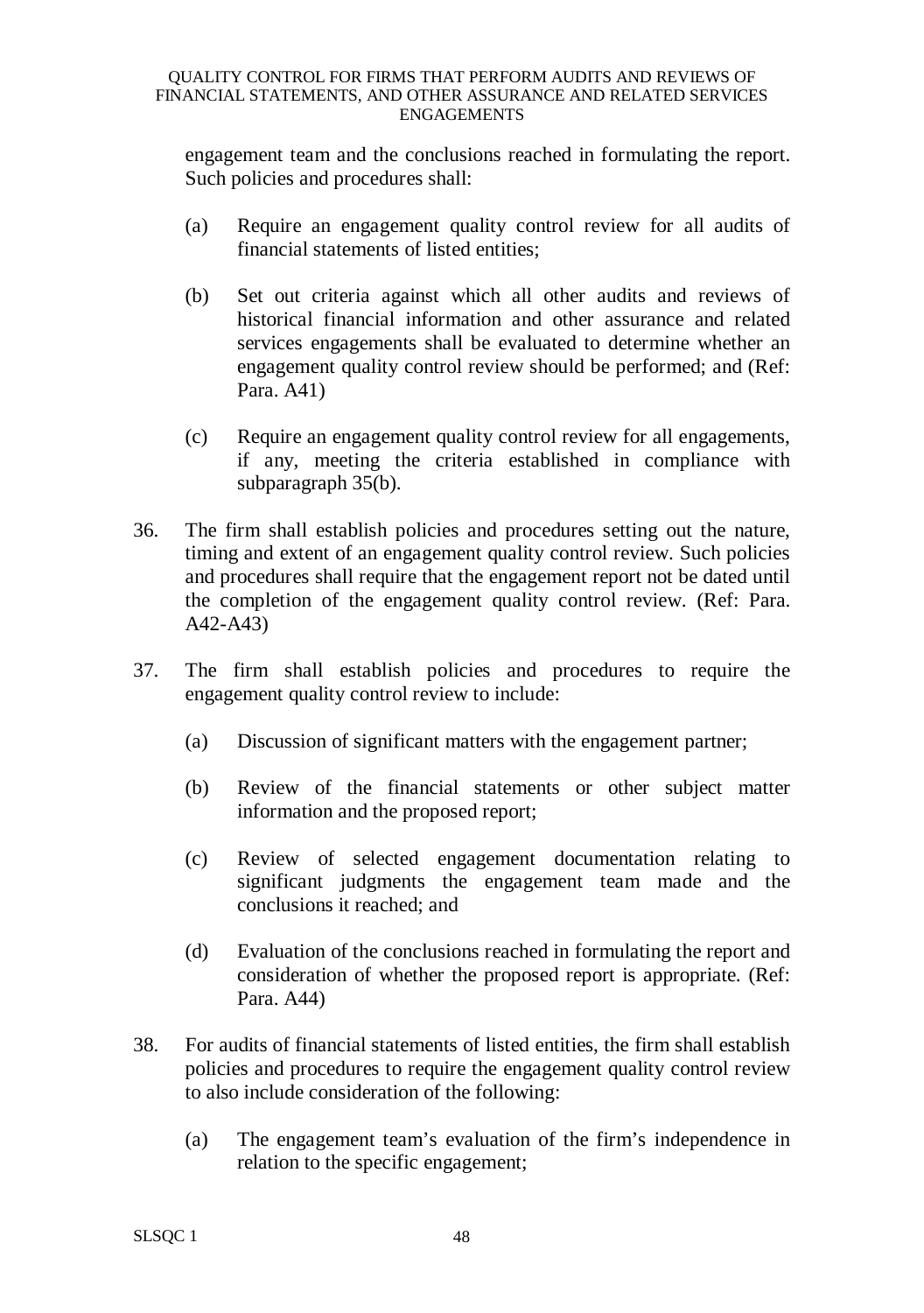- (b) Whether appropriate consultation has taken place on matters involving differences of opinion or other difficult or contentious matters, and the conclusions arising from those consultations; and
- (c) Whether documentation selected for review reflects the work performed in relation to the significant judgments and supports the conclusions reached. (Ref: Para. A45-A46)

Criteria for the Eligibility of Engagement Quality Control Reviewers

- 39. The firm shall establish policies and procedures to address the appointment of engagement quality control reviewers and establish their eligibility through:
	- (a) The technical qualifications required to perform the role, including the necessary experience and authority; and (Ref: Para. A47)
	- (b) The degree to which an engagement quality control reviewer can be consulted on the engagement without compromising the reviewer's objectivity. (Ref: Para. A48)
- 40. The firm shall establish policies and procedures designed to maintain the objectivity of the engagement quality control reviewer. (Ref: Para. A49- A51)
- 41. The firm's policies and procedures shall provide for the replacement of the engagement quality control reviewer where the reviewer's ability to perform an objective review may be impaired.

Documentation of the Engagement Quality Control Review

- 42. The firm shall establish policies and procedures on documentation of the engagement quality control review which require documentation that:
	- (a) The procedures required by the firm's policies on engagement quality control review have been performed;
	- (b) The engagement quality control review has been completed on or before the date of the report; and
	- (c) The reviewer is not aware of any unresolved matters that would cause the reviewer to believe that the significant judgments the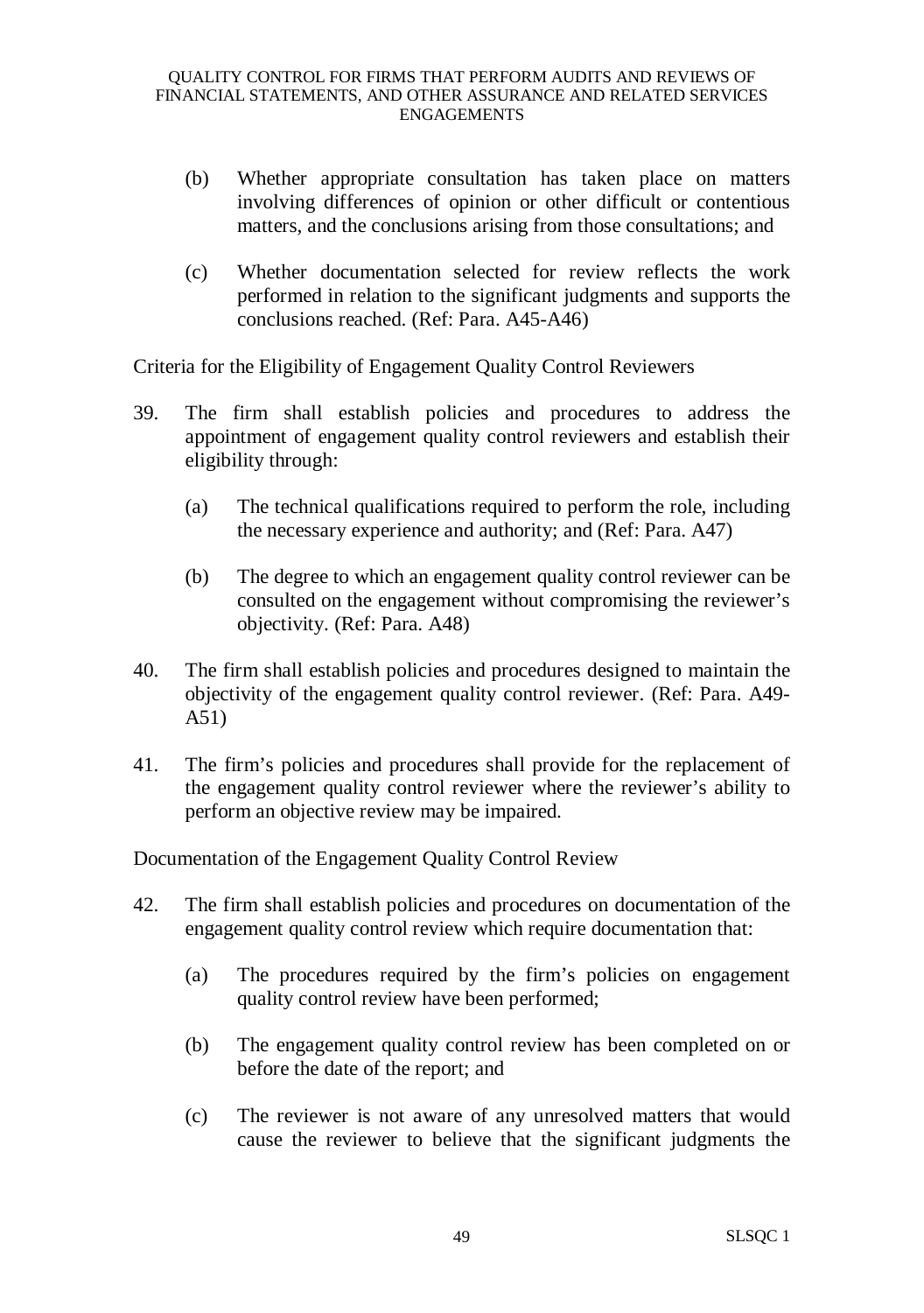engagement team made and the conclusions it reached were not appropriate.

### *Differences of Opinion*

- 43. The firm shall establish policies and procedures for dealing with and resolving differences of opinion within the engagement team, with those consulted and, where applicable, between the engagement partner and the engagement quality control reviewer. (Ref: Para. A52-A53)
- 44. Such policies and procedures shall require that:
	- (a) Conclusions reached be documented and implemented; and
	- (b) The report not be dated until the matter is resolved.

### *Engagement Documentation*

Completion of the Assembly of Final Engagement Files

45. The firm shall establish policies and procedures for engagement teams to complete the assembly of final engagement files on a timely basis after the engagement reports have been finalized. (Ref: Para. A54-A55)

Confidentiality, Safe Custody, Integrity, Accessibility and Retrievability of Engagement Documentation

46. The firm shall establish policies and procedures designed to maintain the confidentiality, safe custody, integrity, accessibility and retrievability of engagement documentation. (Ref: Para. A56-A59)

Retention of Engagement Documentation

47. The firm shall establish policies and procedures for the retention of engagement documentation for a period sufficient to meet the needs of the firm or as required by law or regulation. (Ref: Para. A60-A63)

# **Monitoring**

# *Monitoring the Firm's Quality Control Policies and Procedures*

48. The firm shall establish a monitoring process designed to provide it with reasonable assurance that the policies and procedures relating to the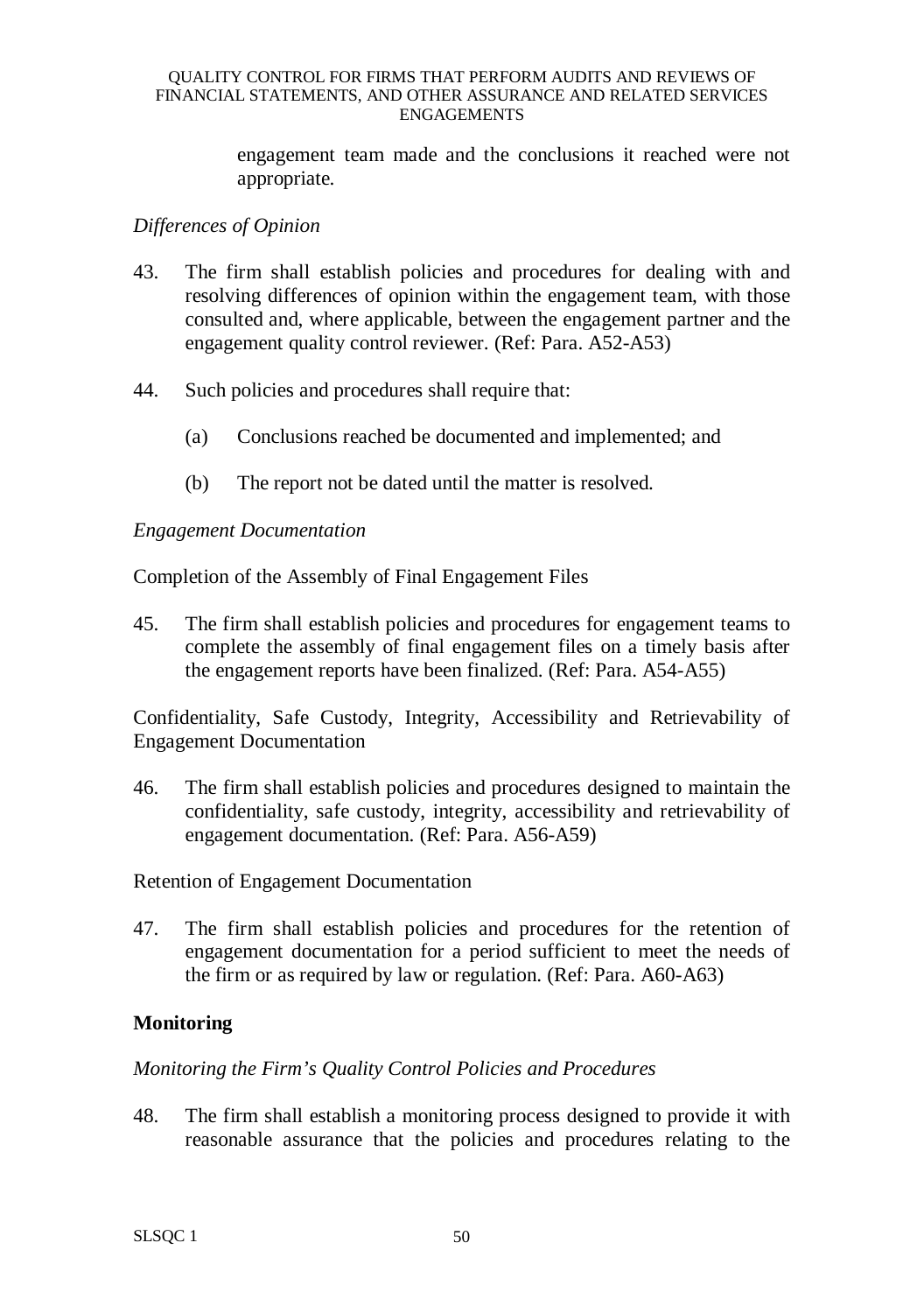system of quality control are relevant, adequate, and operating effectively. This process shall:

- (a) Include an ongoing consideration and evaluation of the firm's system of quality control including, on a cyclical basis, inspection of at least one completed engagement for each engagement partner;
- (b) Require responsibility for the monitoring process to be assigned to a partner or partners or other persons with sufficient and appropriate experience and authority in the firm to assume that responsibility; and
- (c) Require that those performing the engagement or the engagement quality control review are not involved in inspecting the engagements. (Ref: Para. A64-A68)

# *Evaluating, Communicating and Remedying Identified Deficiencies*

- 49. The firm shall evaluate the effect of deficiencies noted as a result of the monitoring process and determine whether they are either:
	- (a) Instances that do not necessarily indicate that the firm's system of quality control is insufficient to provide it with reasonable assurance that it complies with professional standards and applicable legal and regulatory requirements, and that the reports issued by the firm or engagement partners are appropriate in the circumstances; or
	- (b) Systemic, repetitive or other significant deficiencies that require prompt corrective action.
- 50. The firm shall communicate to relevant engagement partners and other appropriate personnel deficiencies noted as a result of the monitoring process and recommendations for appropriate remedial action. (Ref: Para. A69)
- 51. Recommendations for appropriate remedial actions for deficiencies noted shall include one or more of the following:
	- (a) Taking appropriate remedial action in relation to an individual engagement or member of personnel;
	- (b) The communication of the findings to those responsible for training and professional development;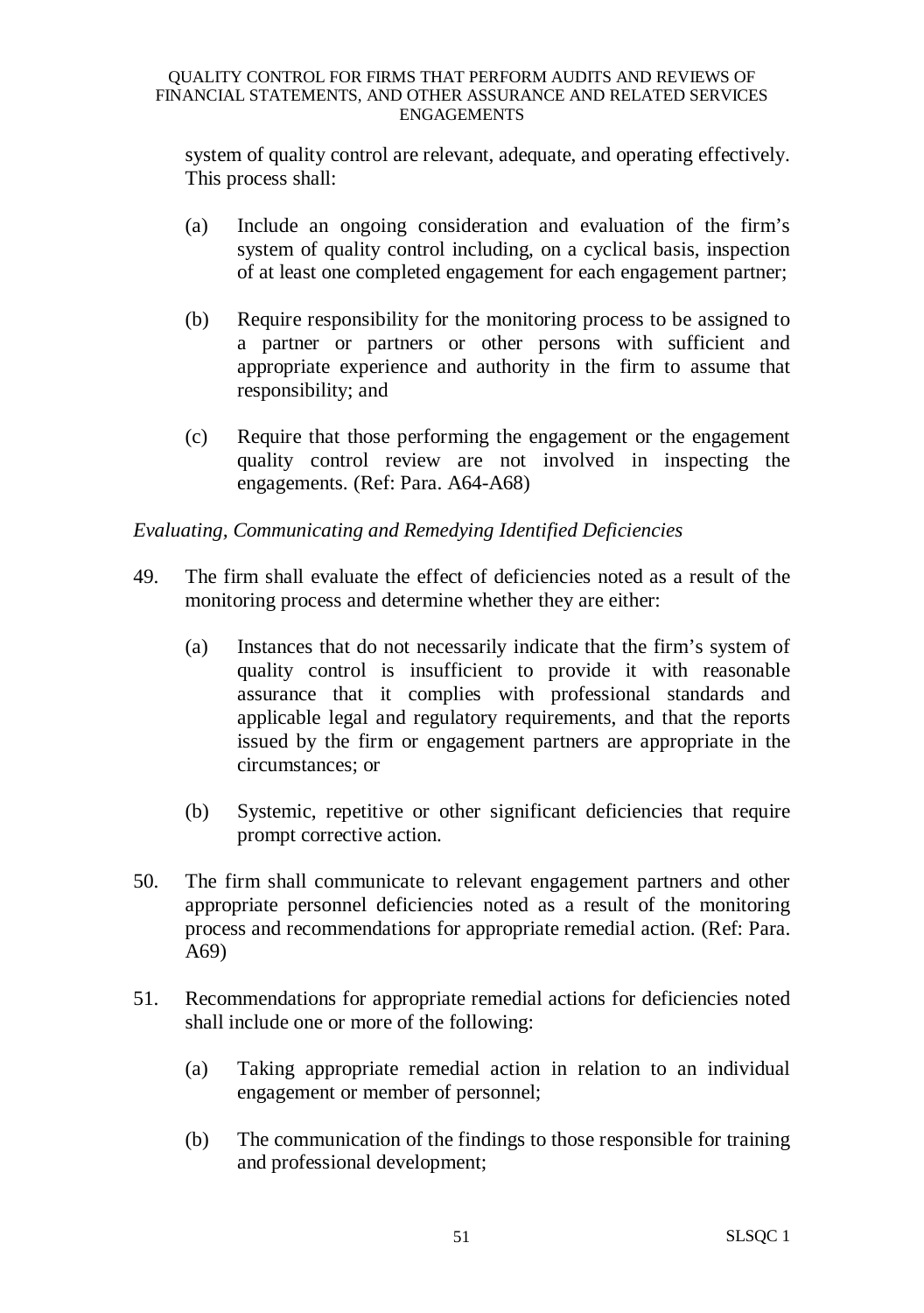- (c) Changes to the quality control policies and procedures; and
- (d) Disciplinary action against those who fail to comply with the policies and procedures of the firm, especially those who do so repeatedly.
- 52. The firm shall establish policies and procedures to address cases where the results of the monitoring procedures indicate that a report may be inappropriate or that procedures were omitted during the performance of the engagement. Such policies and procedures shall require the firm to determine what further action is appropriate to comply with relevant professional standards and applicable legal and regulatory requirements and to consider whether to obtain legal advice.
- 53. The firm shall communicate at least annually the results of the monitoring of its system of quality control to engagement partners and other appropriate individuals within the firm, including the firm's chief executive officer or, if appropriate, its managing board of partners. This communication shall be sufficient to enable the firm and these individuals to take prompt and appropriate action where necessary in accordance with their defined roles and responsibilities. Information communicated shall include the following:
	- (a) A description of the monitoring procedures performed.
	- (b) The conclusions drawn from the monitoring procedures.
	- (c) Where relevant, a description of systemic, repetitive or other significant deficiencies and of the actions taken to resolve or amend those deficiencies.
- 54. Some firms operate as part of a network and, for consistency, may implement some of their monitoring procedures on a network basis. Where firms within a network operate under common monitoring policies and procedures designed to comply with this SLSQC, and these firms place reliance on such a monitoring system, the firm's policies and procedures shall require that:
	- (a) At least annually, the network communicate the overall scope, extent and results of the monitoring process to appropriate individuals within the network firms; and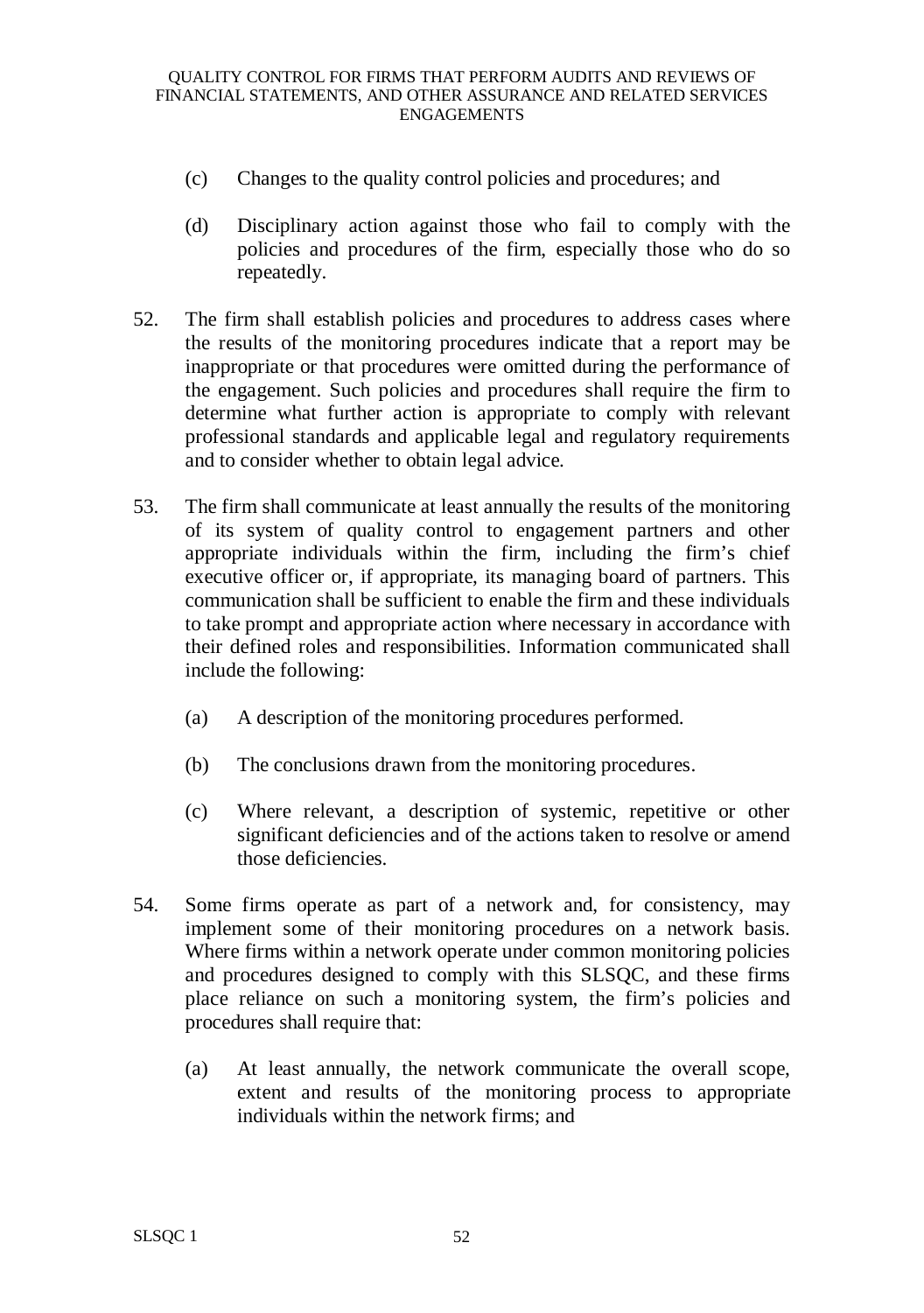(b) The network communicate promptly any identified deficiencies in the system of quality control to appropriate individuals within the relevant network firm or firms so that the necessary action can be taken,

in order that engagement partners in the network firms can rely on the results of the monitoring process implemented within the network, unless the firms or the network advise otherwise.

# *Complaints and Allegations*

- 55. The firm shall establish policies and procedures designed to provide it with reasonable assurance that it deals appropriately with:
	- (a) Complaints and allegations that the work performed by the firm fails to comply with professional standards and applicable legal and regulatory requirements; and
	- (b) Allegations of non-compliance with the firm's system of quality control.

As part of this process, the firm shall establish clearly defined channels for firm personnel to raise any concerns in a manner that enables them to come forward without fear of reprisals. (Ref: Para. A70)

56. If during the investigations into complaints and allegations, deficiencies in the design or operation of the firm's quality control policies and procedures or non-compliance with the firm's system of quality control by an individual or individuals are identified, the firm shall take appropriate actions as set out in paragraph 51. (Ref: Para. A71-A72)

# **Documentation of the System of Quality Control**

- 57. The firm shall establish policies and procedures requiring appropriate documentation to provide evidence of the operation of each element of its system of quality control. (Ref: Para. A73-A75)
- 58. The firm shall establish policies and procedures that require retention of documentation for a period of time sufficient to permit those performing monitoring procedures to evaluate the firm's compliance with its system of quality control, or for a longer period if required by law or regulation.
- 59. The firm shall establish policies and procedures requiring documentation of complaints and allegations and the responses to them.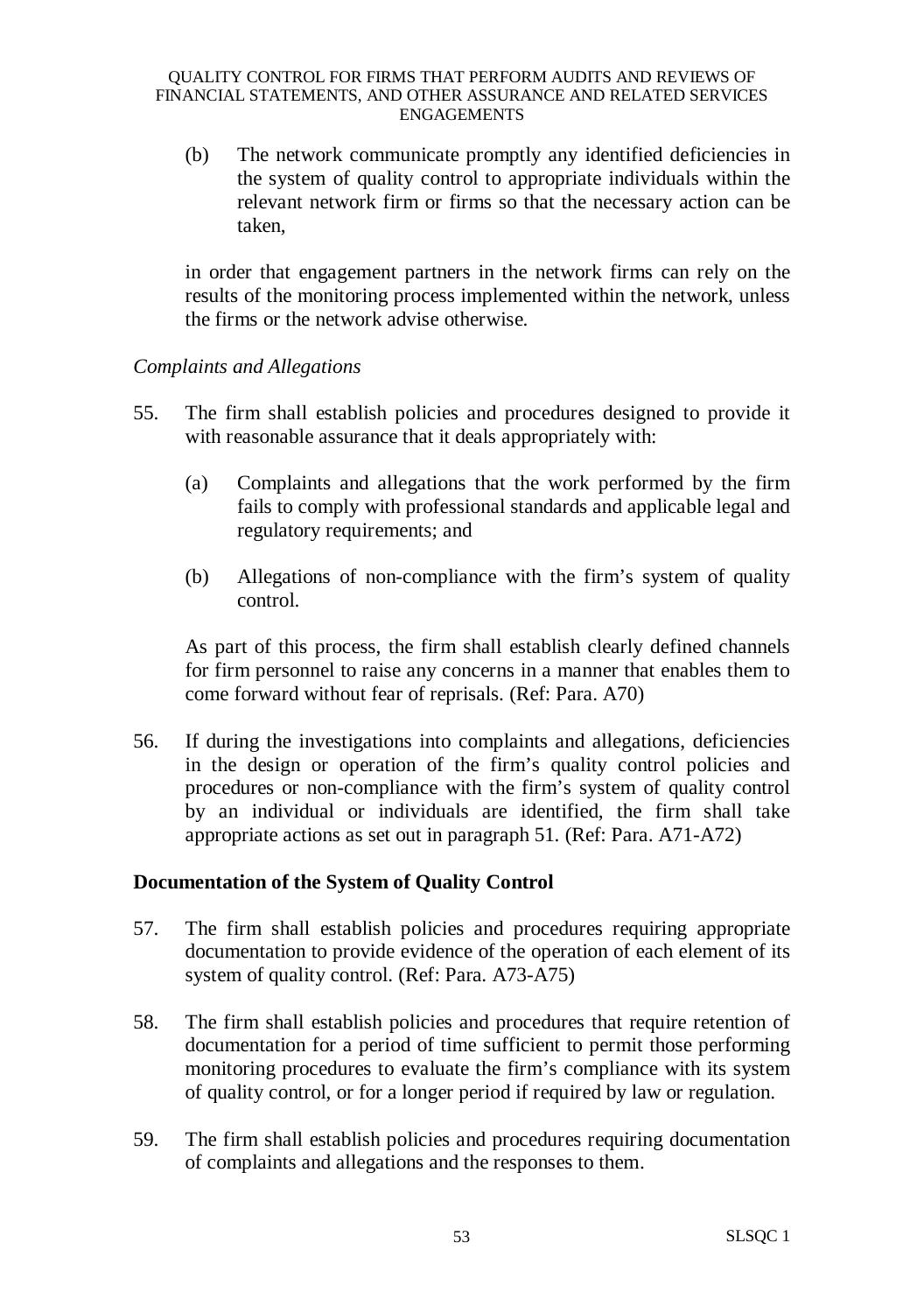\*\*\*

### **Application and Other Explanatory Material**

### **Applying, and Complying with, Relevant Requirements**

*Considerations Specific to Smaller Firms* (Ref: Para. 14)

A1. This SLSQC does not call for compliance with requirements that are not relevant, for example, in the circumstances of a sole practitioner with no staff. Requirements in this SLSQC such as those for policies and procedures for the assignment of appropriate personnel to the engagement team (see paragraph 31), for review responsibilities (see paragraph 33), and for the annual communication of the results of monitoring to engagement partners within the firm (see paragraph 53) are not relevant in the absence of staff. (this exemption will not be applicable if a firm performs audits and reviews of financial statements, and other assurance and related services engagements to listed entities regulated by the Securities and Exchange Commission of Sri Lanka (SEC), Licensed Commercial Banks (LCBs) & Licensed Specialized Banks (LSBs), regulated by the Central Bank of Sri Lanka (CBSL) and entities regulated and monitored by the Department of Supervision of Non-Bank Financial Institutions of the Central Bank and Insurance companies regulated by the Insurance Board of Sri Lanka (IBSL).

### **Elements of a System of Quality Control (Ref: Para. 17)**

A2. In general, communication of quality control policies and procedures to firm personnel includes a description of the quality control policies and procedures and the objectives they are designed to achieve, and the message that each individual has a personal responsibility for quality and is expected to comply with these policies and procedures. Encouraging firm personnel to communicate their views or concerns on quality control matters recognizes the importance of obtaining feedback on the firm's system of quality control.

### *Considerations Specific to Smaller Firms*

A3. Documentation and communication of policies and procedures for smaller firms may be less formal and extensive than for larger firms.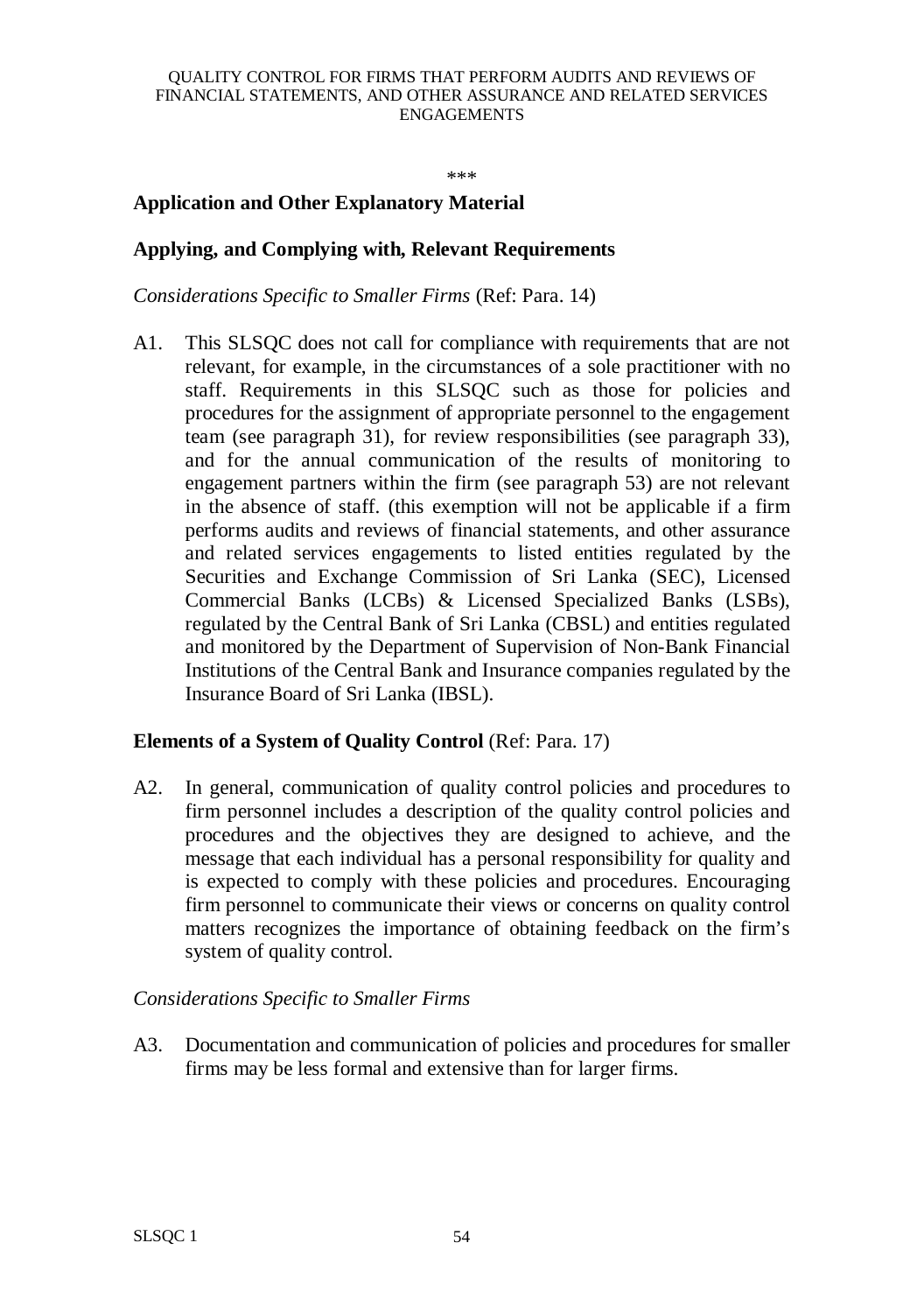### **Leadership Responsibilities for Quality within the Firm**

*Promoting an Internal Culture of Quality* (Ref: Para. 18)

- A4. The firm's leadership and the examples it sets significantly influence the internal culture of the firm. The promotion of a quality-oriented internal culture depends on clear, consistent and frequent actions and messages from all levels of the firm's management that emphasize the firm's quality control policies and procedures, and the requirement to:
	- (a) perform work that complies with professional standards and applicable legal and regulatory requirements; and
	- (b) issue reports that are appropriate in the circumstances.

Such actions and messages encourage a culture that recognizes and rewards high quality work. These actions and messages may be communicated by, but are not limited to, training seminars, meetings, formal or informal dialogue, mission statements, newsletters, or briefing memoranda. They may be incorporated in the firm's internal documentation and training materials, and in partner and staff appraisal procedures such that they will support and reinforce the firm's view on the importance of quality and how, practically, it is to be achieved.

- A5. Of particular importance in promoting an internal culture based on quality is the need for the firm's leadership to recognize that the firm's business strategy is subject to the overriding requirement for the firm to achieve quality in all the engagements that the firm performs. Promoting such an internal culture includes:
	- (a) Establishment of policies and procedures that address performance evaluation, compensation, and promotion (including incentive systems) with regard to its personnel, in order to demonstrate the firm's overriding commitment to quality;
	- (b) Assignment of management responsibilities so that commercial considerations do not override the quality of work performed; and
	- (c) Provision of sufficient resources for the development, documentation and support of its quality control policies and procedures.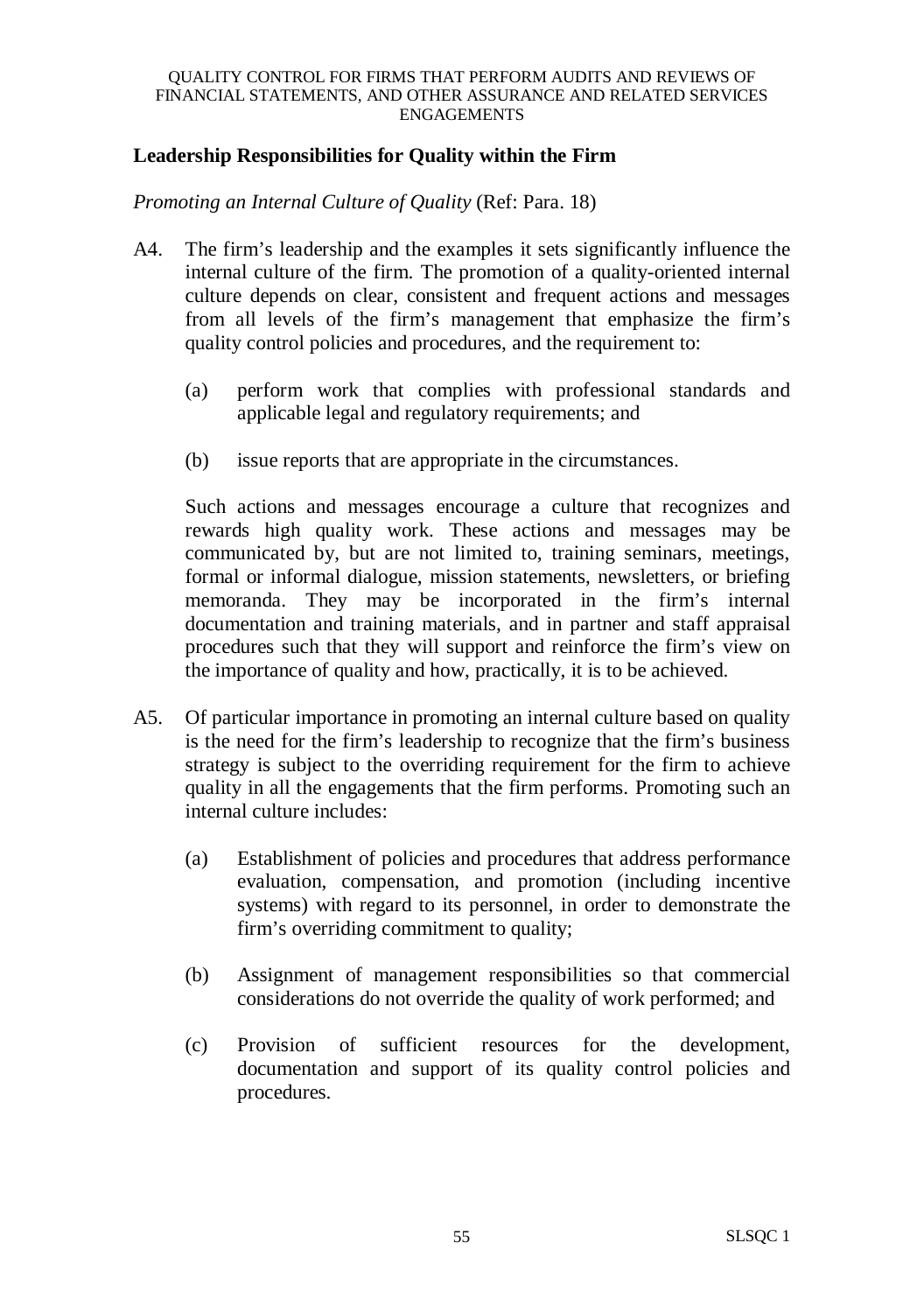*Assigning Operational Responsibility for the Firm's System of Quality Control*  (Ref: Para. 19)

A6. Sufficient and appropriate experience and ability enables the person or persons responsible for the firm's system of quality control to identify and understand quality control issues and to develop appropriate policies and procedures. Necessary authority enables the person or persons to implement those policies and procedures.

# **Relevant Ethical Requirements**

*Compliance with Relevant Ethical Requirements* (Ref: Para. 20)

- A7. The ICASL Code establishes the fundamental principles of professional ethics, which include:
	- (a) Integrity;
	- (b) Objectivity;
	- (c) Professional competence and due care;
	- (d) Confidentiality; and
	- (e) Professional behavior.
- A8. Part B of the ICASL Code illustrates how the conceptual framework is to be applied in specific situations. It provides examples of safeguards that may be appropriate to address threats to compliance with the fundamental principles and also provides examples of situations where safeguards are not available to address the threats.
- A9. The fundamental principles are reinforced in particular by:
	- The leadership of the firm;
	- Education and training;
	- Monitoring; and
	- A process for dealing with non-compliance.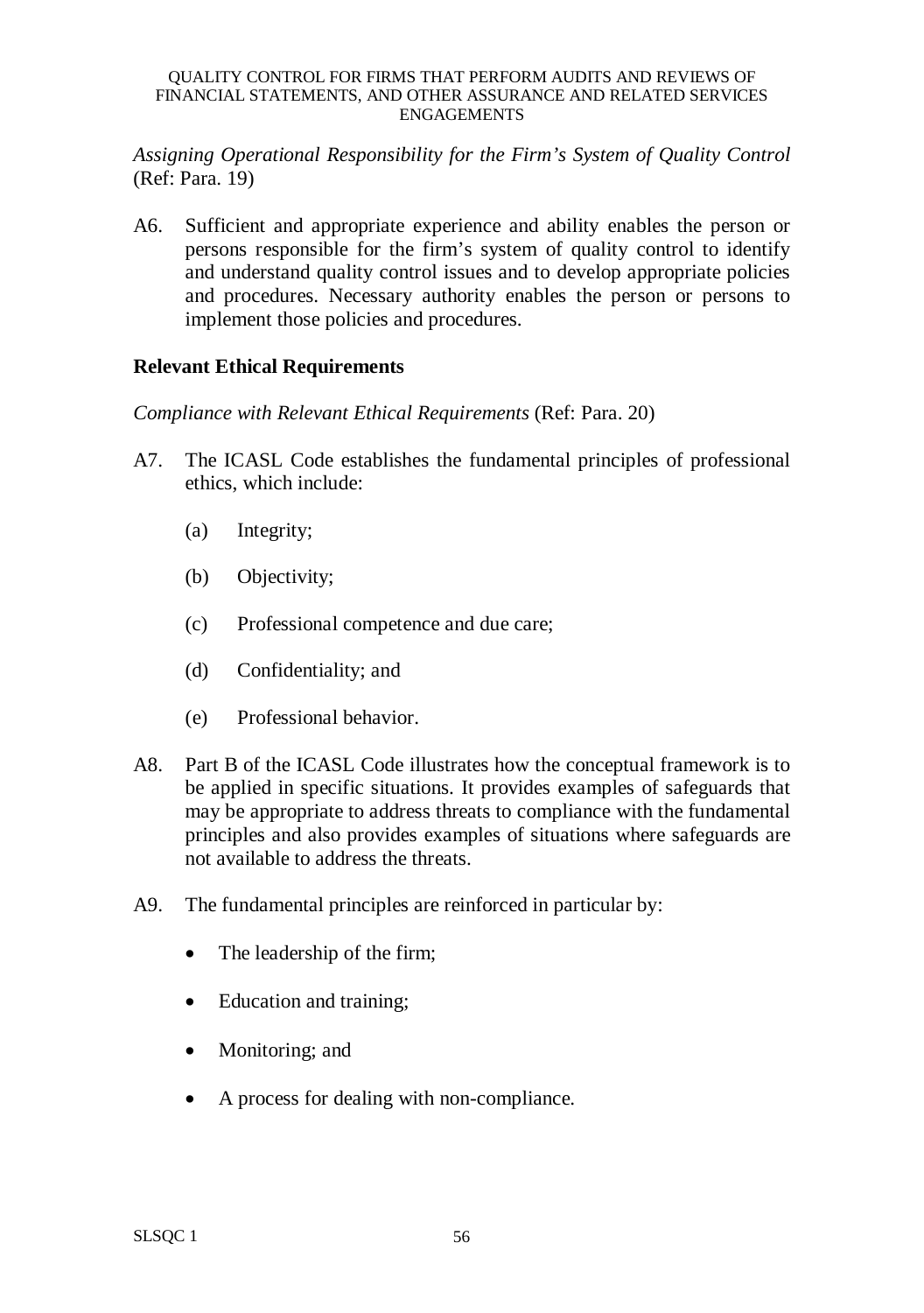Definition of "Firm," "Network" and "Network Firm" (Ref: Para. 20-25)

- A10. The definitions of "firm," network" or "network firm" in relevant ethical requirements may differ from those set out in this auditing standard. For example, the ICASL Code<sup>3</sup> defines the "firm" as:
	- (i) A sole practitioner, partnership or corporation of professional accountants;
	- (ii) An entity that controls such parties through ownership, management or other means; and
	- (iii) An entity controlled by such parties through ownership, management or other means.

The ICASL Code also provides guidance in relation to the terms "network" and "network firm."

In complying with the requirements in paragraphs 20-25, the definitions used in the relevant ethical requirements apply in so far as is necessary to interpret those ethical requirements.

Written Confirmation (Ref: Para. 24)

A11. Written confirmation may be in paper or electronic form. By obtaining confirmation and taking appropriate action on information indicating noncompliance, the firm demonstrates the importance that it attaches to independence and makes the issue current for, and visible to, its personnel.

Familiarity Threat (Ref: Para. 25)

- A12. The ICASL Code discusses the familiarity threat that may be created by using the same senior personnel on an assurance engagement over a long period of time and the safeguards that might be appropriate to address such threats.
- A13. Determining appropriate criteria to address familiarity threat may include matters such as:
	- The nature of the engagement, including the extent to which it involves a matter of public interest; and

<sup>&</sup>lt;sup>3</sup> ICASL Code *of Ethics for Professional Accountants.*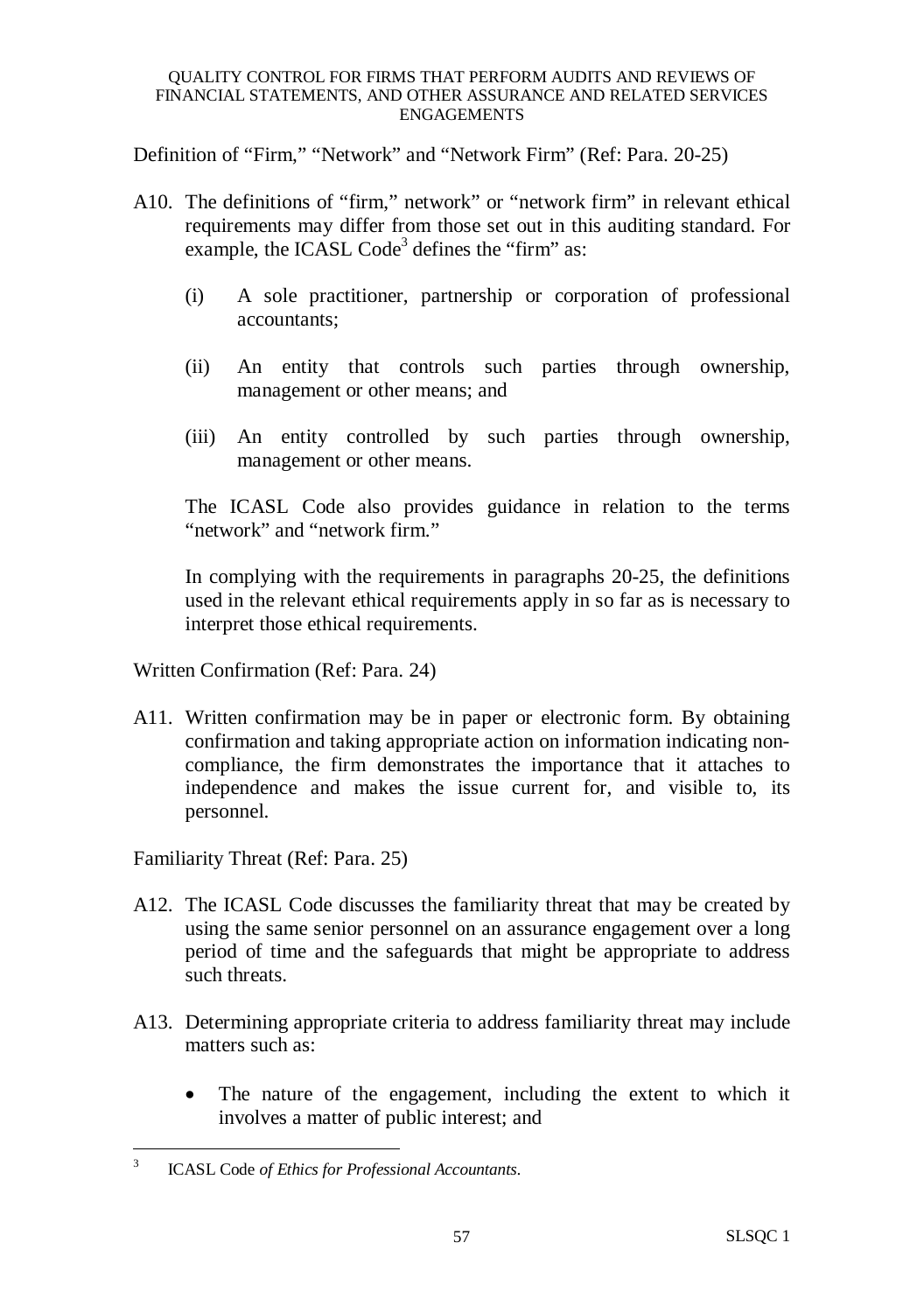The length of service of the senior personnel on the engagement.

Examples of safeguards include rotating the senior personnel or requiring an engagement quality control review.

A14. The ICASL Code recognizes that the familiarity threat is particularly relevant in the context of financial statement audits of listed entities. For these audits, the ICASL Code requires the rotation of the key audit partner<sup>4</sup> after a pre-defined period, normally no more than seven years, and provides related standards and guidance. National requirements may establish shorter rotation periods.

Considerations specific to public sector audit organizations

- A15. Statutory measures may provide safeguards for the independence of public sector auditors. However, threats to independence may still exist regardless of any statutory measures designed to protect it. Therefore, in establishing the policies and procedures required by paragraphs 20-25, the public sector auditor may have regard to the public sector mandate and address any threats to independence in that context.
- A16. Listed entities as referred to in paragraphs 25 and A14 are not common in the public sector. However, there may be other public sector entities that are significant due to size, complexity or public interest aspects, and which consequently have a wide range of stakeholders. Therefore, there may be instances when a firm determines, based on its quality control policies and procedures, that a public sector entity is significant for the purposes of expanded quality control procedures.
- A17. In the public sector, legislation may establish the appointments and terms of office of the auditor with engagement partner responsibility. As a result, it may not be possible to comply strictly with the engagement partner rotation requirements envisaged for listed entities. Nonetheless, for public sector entities considered significant, as noted in paragraph A16, it may be in the public interest for public sector audit organizations to establish policies and procedures to promote compliance with the spirit of rotation of engagement partner responsibility.

 $\frac{1}{4}$ ICASL Code, Definitions.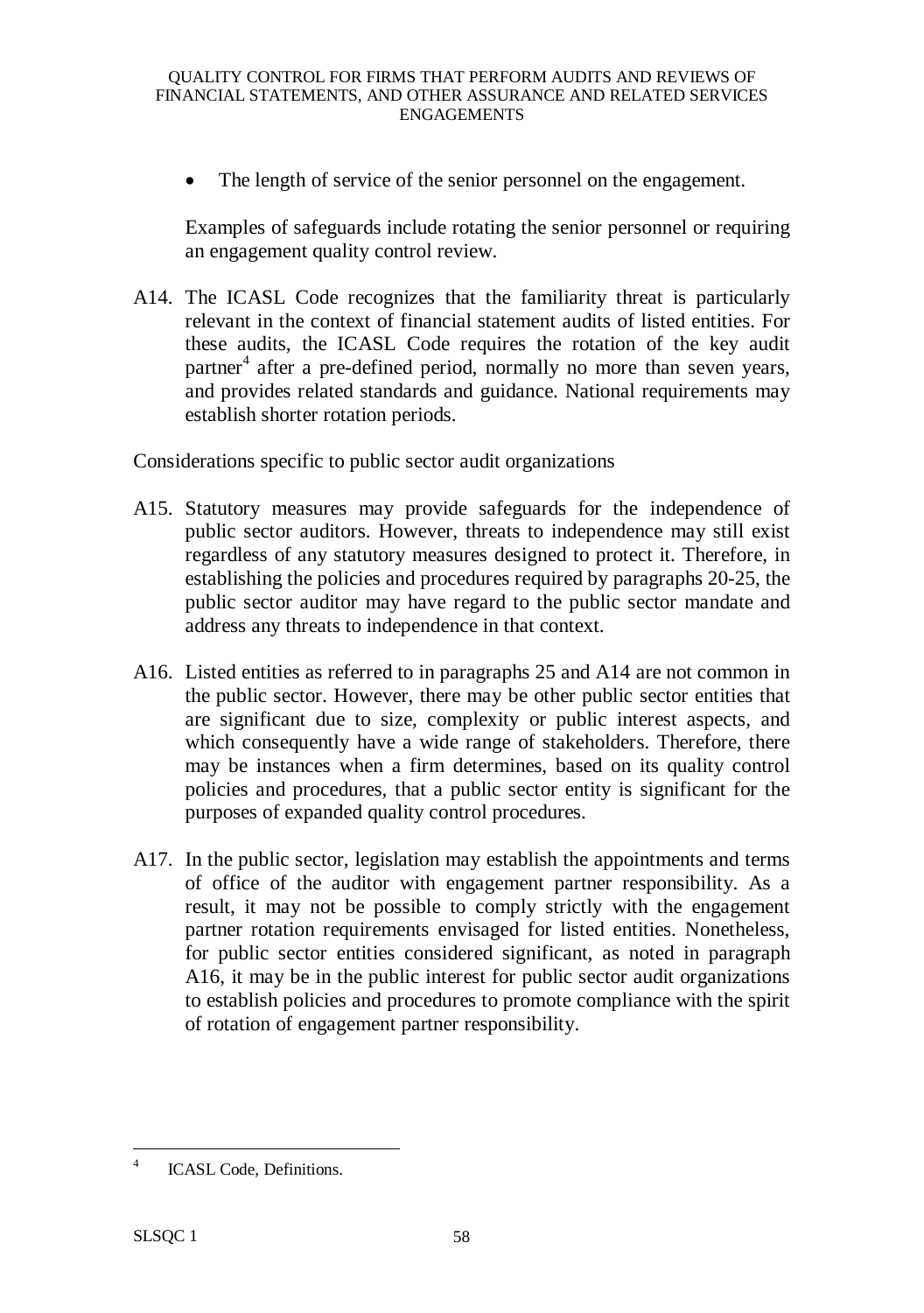# **Acceptance and Continuance of Client Relationships and Specific Engagements**

# *Competence, Capabilities, and Resources* (Ref: Para. 26(a))

- A18. Consideration of whether the firm has the competence, capabilities, and resources to undertake a new engagement from a new or an existing client involves reviewing the specific requirements of the engagement and the existing partner and staff profiles at all relevant levels, and including whether:
	- Firm personnel have knowledge of relevant industries or subject matters;
	- Firm personnel have experience with relevant regulatory or reporting requirements, or the ability to gain the necessary skills and knowledge effectively;
	- The firm has sufficient personnel with the necessary competence and capabilities;
	- Experts are available, if needed;
	- Individuals meeting the criteria and eligibility requirements to perform engagement quality control review are available, where applicable; and
	- The firm is able to complete the engagement within the reporting deadline.

# *Integrity of Client* (Ref: Para. 26(c))

- A19. With regard to the integrity of a client, matters to consider include, for example:
	- The identity and business reputation of the client's principal owners, key management, and those charged with its governance.
	- The nature of the client's operations, including its business practices.
	- Information concerning the attitude of the client's principal owners, key management and those charged with its governance towards such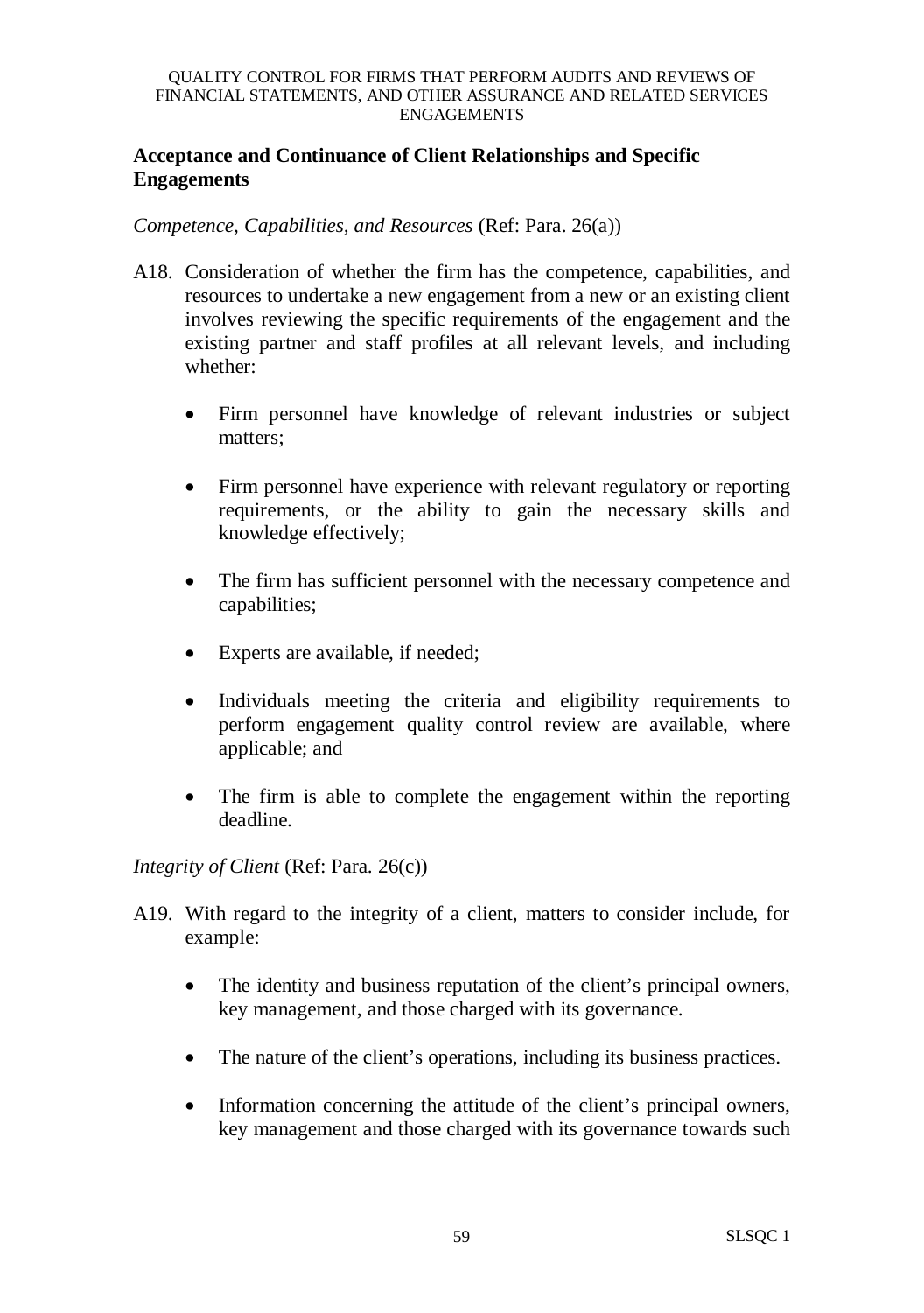matters as aggressive interpretation of accounting standards and the internal control environment.

- Whether the client is aggressively concerned with maintaining the firm's fees as low as possible.
- Indications of an inappropriate limitation in the scope of work.
- Indications that the client might be involved in money laundering or other criminal activities.
- The reasons for the proposed appointment of the firm and nonreappointment of the previous firm.
- The identity and business reputation of related parties.

The extent of knowledge a firm will have regarding the integrity of a client will generally grow within the context of an ongoing relationship with that client.

- A20. Sources of information on such matters obtained by the firm may include the following:
	- Communications with existing or previous providers of professional accountancy services to the client in accordance with relevant ethical requirements, and discussions with other third parties.
	- Inquiry of other firm personnel or third parties such as bankers, legal counsel and industry peers.
	- Background searches of relevant databases.

# *Continuance of Client Relationship* (Ref: Para. 27(a))

A21. Deciding whether to continue a client relationship includes consideration of significant matters that have arisen during the current or previous engagements, and their implications for continuing the relationship. For example, a client may have started to expand its business operations into an area where the firm does not possess the necessary expertise.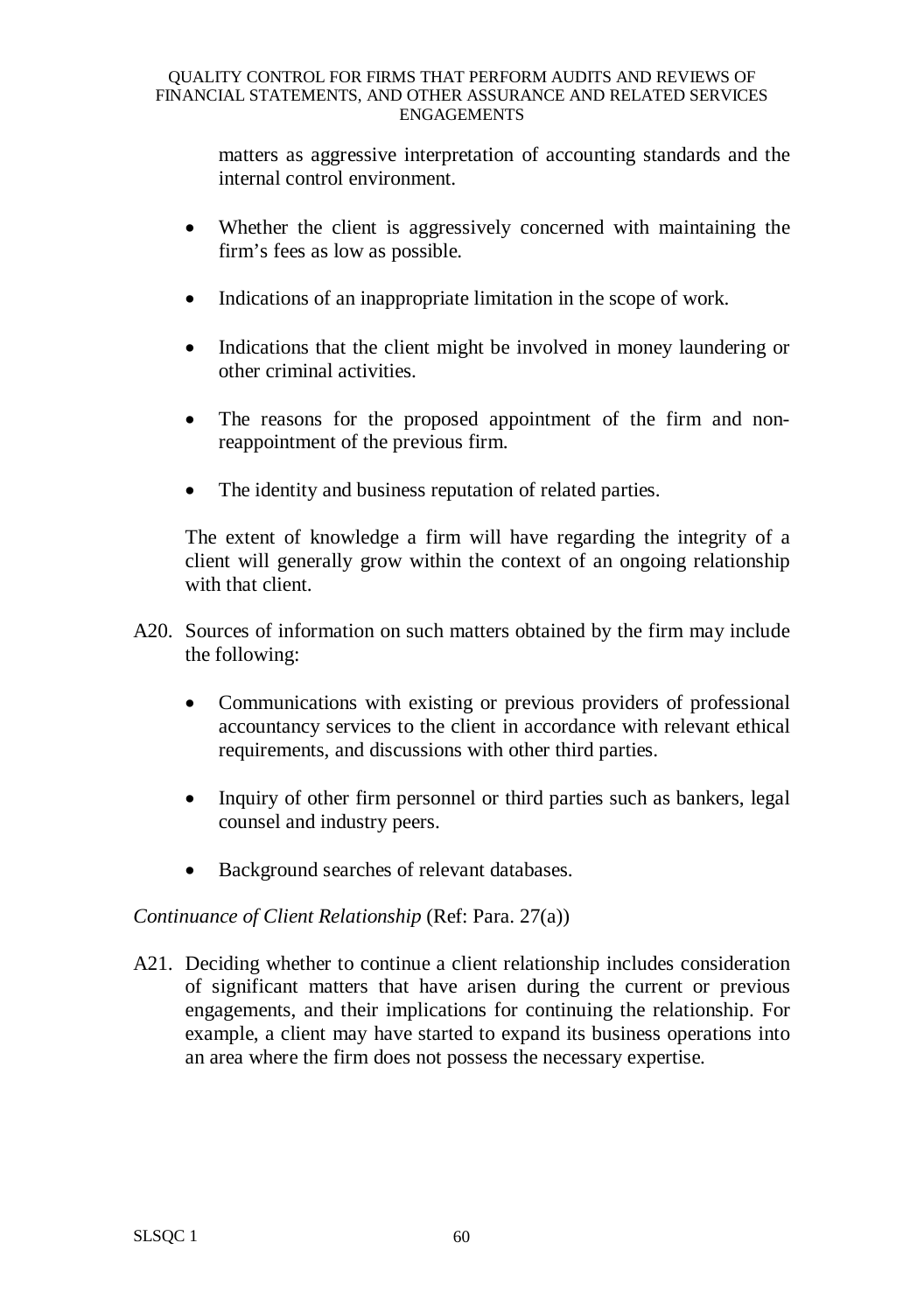### *Withdrawal* (Ref: Para. 28)

- A22. Policies and procedures on withdrawal from an engagement or from both the engagement and the client relationship address issues that include the following:
	- Discussing with the appropriate level of the client's management and those charged with its governance the appropriate action that the firm might take based on the relevant facts and circumstances.
	- If the firm determines that it is appropriate to withdraw, discussing with the appropriate level of the client's management and those charged with its governance withdrawal from the engagement or from both the engagement and the client relationship, and the reasons for the withdrawal.
	- Considering whether there is a professional, legal or regulatory requirement for the firm to remain in place, or for the firm to report the withdrawal from the engagement, or from both the engagement and the client relationship, together with the reasons for the withdrawal, to regulatory authorities.
	- Documenting significant matters, consultations, conclusions and the basis for the conclusions.

# *Considerations Specific to Public Sector Audit Organizations* (Ref: Para. 26-28)

A23. In the public sector, auditors may be appointed in accordance with statutory procedures. Accordingly, certain of the requirements and considerations regarding the acceptance and continuance of client relationships and specific engagements as set out paragraphs 26-28 and A18-A22 may not be relevant. Nonetheless, establishing policies and procedures as described may provide valuable information to public sector auditors in performing risk assessments and in carrying out reporting responsibilities.

# **Human Resources** (Ref: Para. 29)

- A24. Personnel issues relevant to the firm's policies and procedures related to human resources include, for example:
	- Recruitment.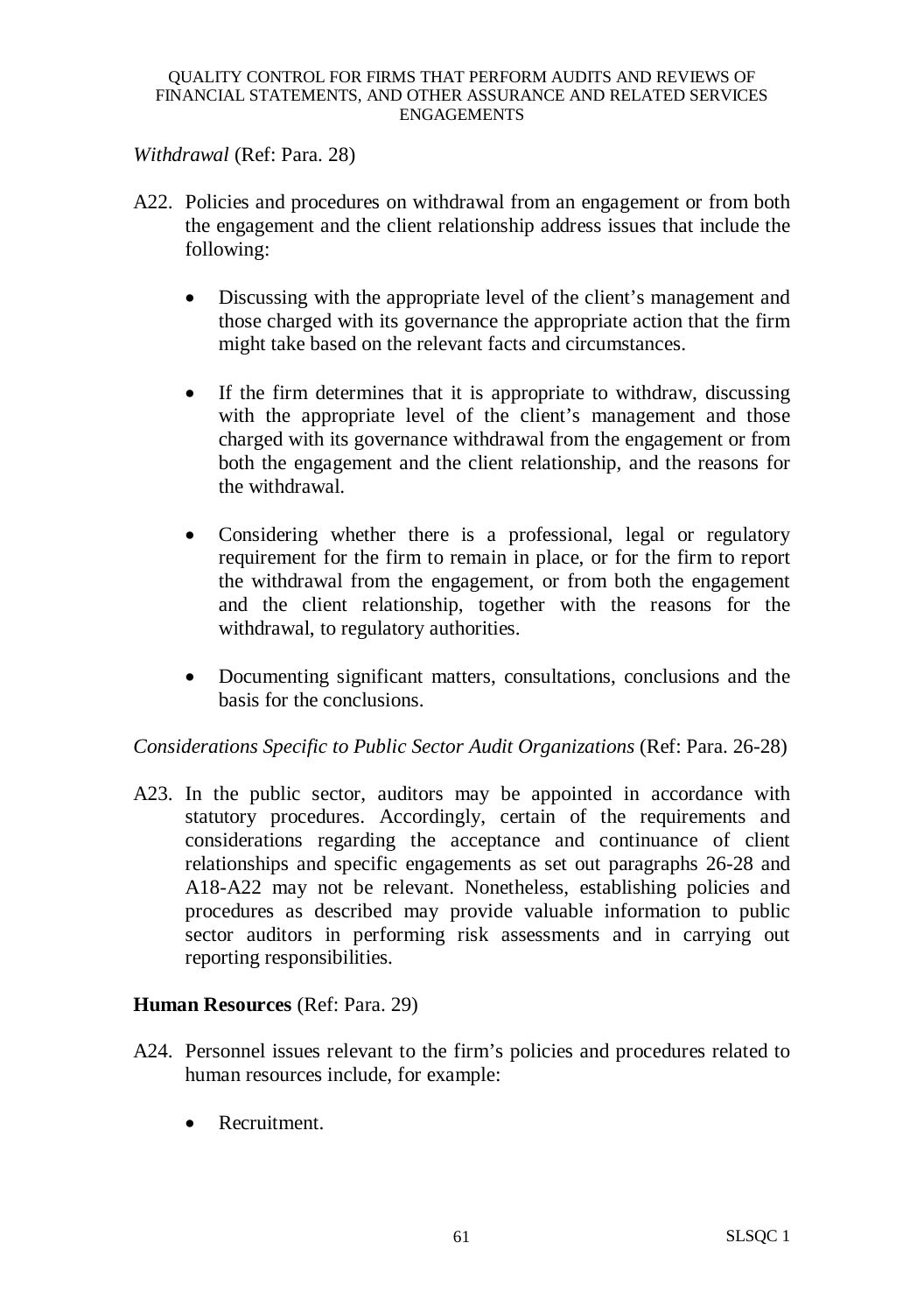- Performance evaluation.
- Capabilities, including time to perform assignments.
- Competence.
- Career development.
- Promotion.
- Compensation.
- The estimation of personnel needs.

Effective recruitment processes and procedures help the firm select individuals of integrity who have the capacity to develop the competence and capabilities necessary to perform the firm's work and possess the appropriate characteristics to enable them to perform competently.

- A25. Competence can be developed through a variety of methods, including the following:
	- Professional education
	- Continuing professional development, including training.
	- Work experience.
	- Coaching by more experienced staff, for example, other members of the engagement team.
	- Independence education for personnel who are required to be independent.
- A26. The continuing competence of the firm's personnel depends to a significant extent on an appropriate level of continuing professional development so that personnel maintain their knowledge and capabilities. Effective policies and procedures emphasize the need for continuing training for all levels of firm personnel, and provide the necessary training resources and assistance to enable personnel to develop and maintain the required competence and capabilities.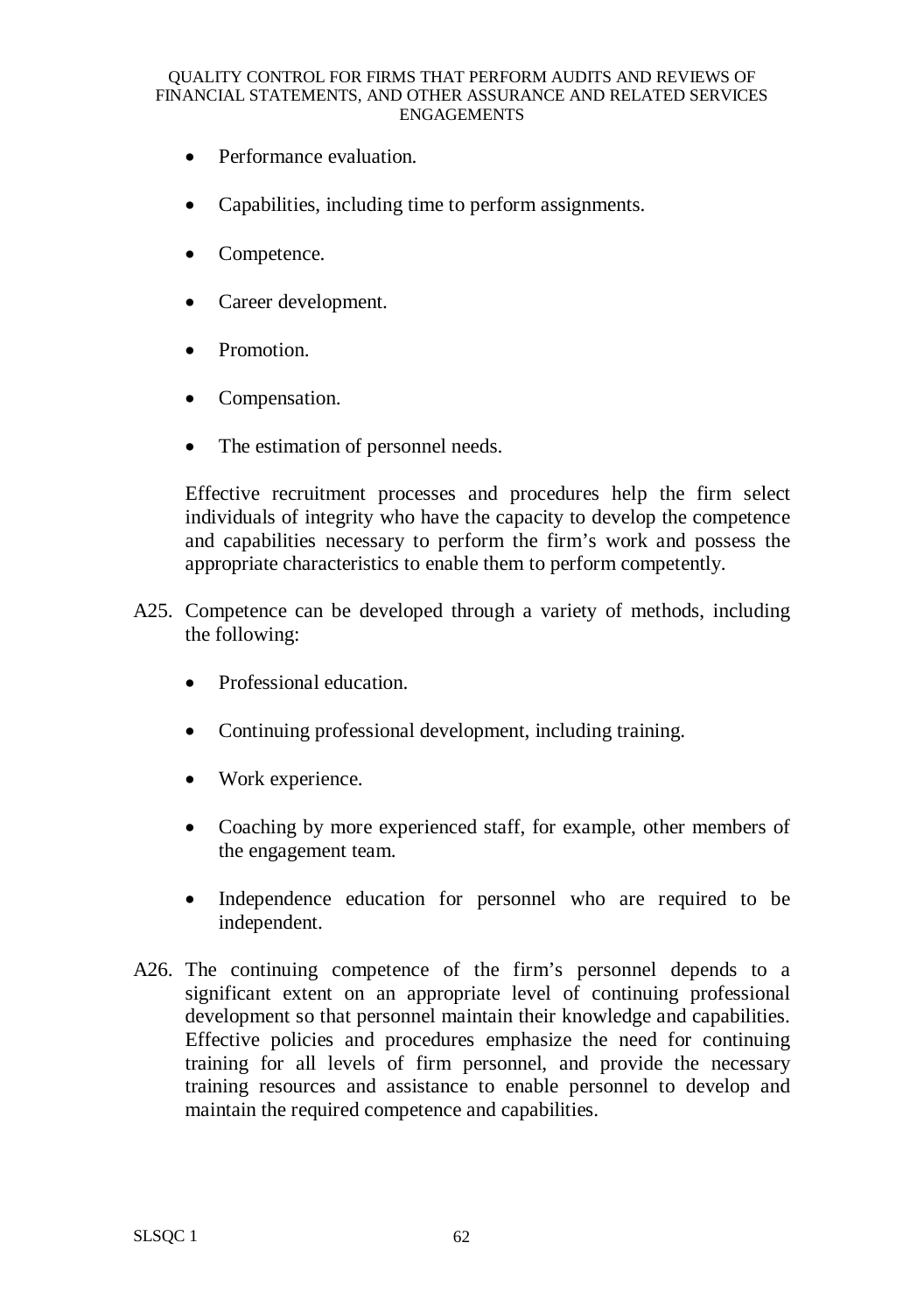- A27. The firm may use a suitably qualified external person, for example, when internal technical and training resources are unavailable.
- A28. Performance evaluation, compensation and promotion procedures give due recognition and reward to the development and maintenance of competence and commitment to ethical principles. Steps a firm may take in developing and maintaining competence and commitment to ethical principles include:
	- Making personnel aware of the firm's expectations regarding performance and ethical principles;
	- Providing personnel with evaluation of, and counseling on, performance, progress and career development; and
	- Helping personnel understand that advancement to positions of greater responsibility depends, among other things, upon performance quality and adherence to ethical principles, and that failure to comply with the firm's policies and procedures may result in disciplinary action.

### *Considerations Specific to Smaller Firms*

- A29. The size and circumstances of the firm will influence the structure of the firm's performance evaluation process. Smaller firms, in particular, may employ less formal methods of evaluating the performance of their personnel.
- *Assignment of Engagement Teams*

Engagement Partners (Ref: Para. 30)

A30. Policies and procedures may include systems to monitor the workload and availability of engagement partners so as to enable these individuals to have sufficient time to adequately discharge their responsibilities.

Engagement Teams (Ref: Para. 31)

A31. The firm's assignment of engagement teams and the determination of the level of supervision required, include for example, consideration of the engagement team's: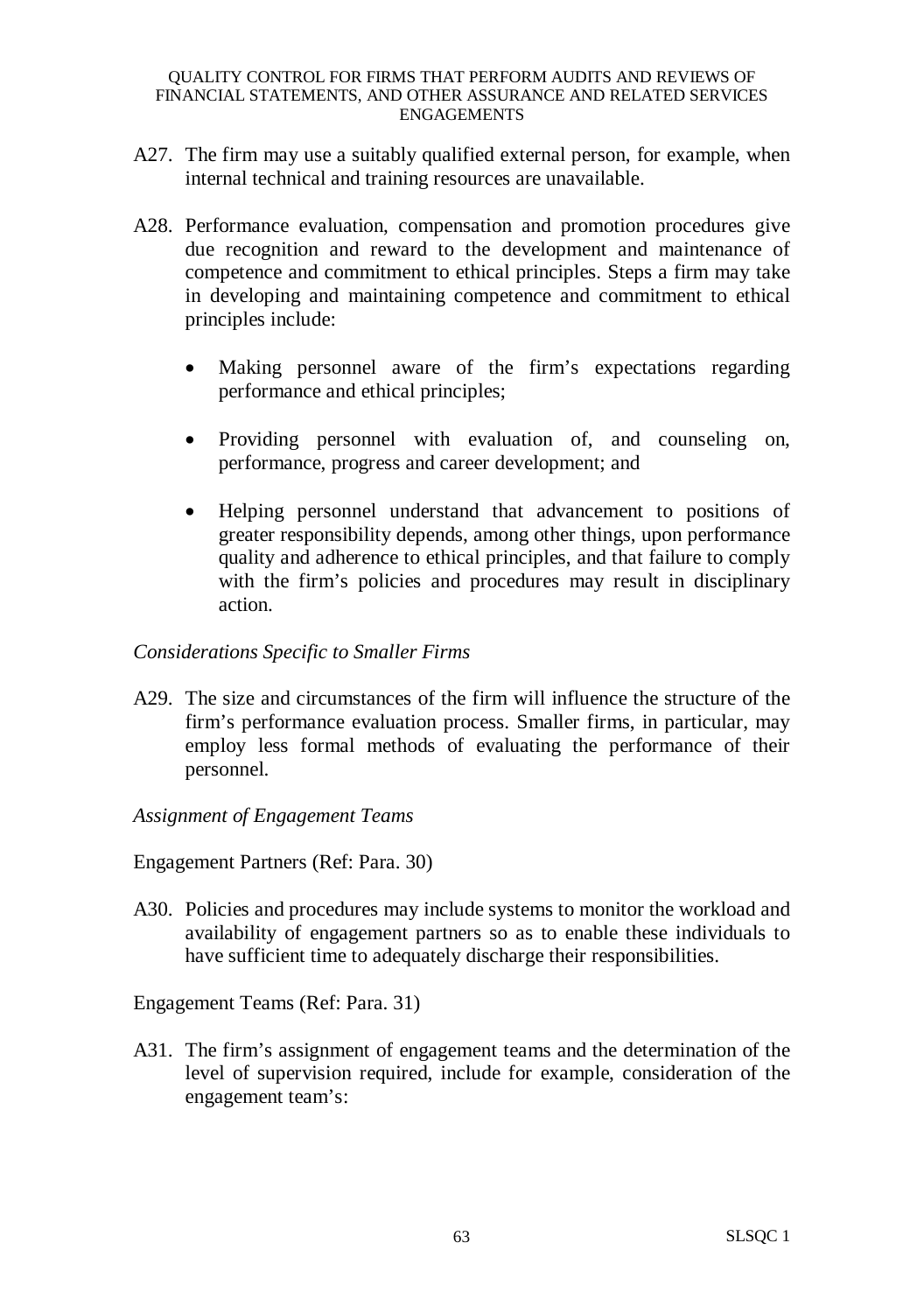- Understanding of, and practical experience with, engagements of a similar nature and complexity through appropriate training and participation;
- Understanding of professional standards and applicable legal and regulatory requirements;
- Technical knowledge and expertise, including knowledge of relevant information technology;
- Knowledge of relevant industries in which the clients operate;
- Ability to apply professional judgment; and
- Understanding of the firm's quality control policies and procedures.

### **Engagement Performance**

*Consistency in the Quality of Engagement Performance* (Ref: Para. 32(a))

- A32. The firm promotes consistency in the quality of engagement performance through its policies and procedures. This is often accomplished through written or electronic manuals, software tools or other forms of standardized documentation, and industry or subject matter-specific guidance materials. Matters addressed may include:
	- How engagement teams are briefed on the engagement to obtain an understanding of the objectives of their work.
	- Processes for complying with applicable engagement standards.
	- Processes of engagement supervision, staff training and coaching.
	- Methods of reviewing the work performed, the significant judgments made and the form of report being issued.
	- Appropriate documentation of the work performed and of the timing and extent of the review.
	- Processes to keep all policies and procedures current.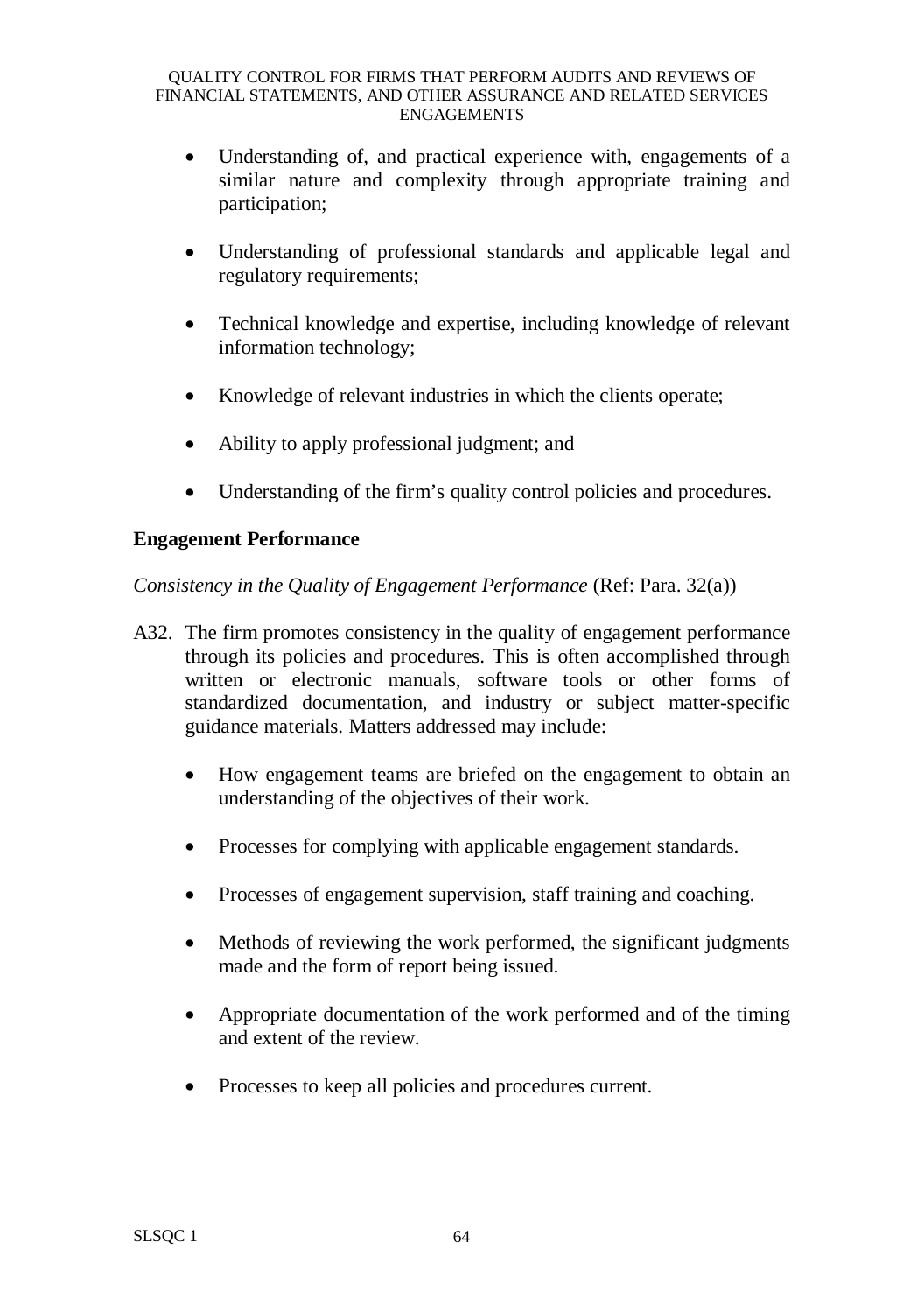A33. Appropriate teamwork and training assist less experienced members of the engagement team to clearly understand the objectives of the assigned work.

*Supervision* (Ref: Para. 32(b))

- A34. Engagement supervision includes the following:
	- Tracking the progress of the engagement;
	- Considering the competence and capabilities of individual members of the engagement team, whether they have sufficient time to carry out their work, whether they understand their instructions and whether the work is being carried out in accordance with the planned approach to the engagement;
	- Addressing significant matters arising during the engagement, considering their significance and modifying the planned approach appropriately; and
	- Identifying matters for consultation or consideration by more experienced engagement team members during the engagement.

*Review* (Ref: Para. 32(c))

- A35. A review consists of consideration of whether:
	- The work has been performed in accordance with professional standards and applicable legal and regulatory requirements;
	- Significant matters have been raised for further consideration;
	- Appropriate consultations have taken place and the resulting conclusions have been documented and implemented;
	- There is a need to revise the nature, timing and extent of work performed;
	- The work performed supports the conclusions reached and is appropriately documented;
	- The evidence obtained is sufficient and appropriate to support the report; and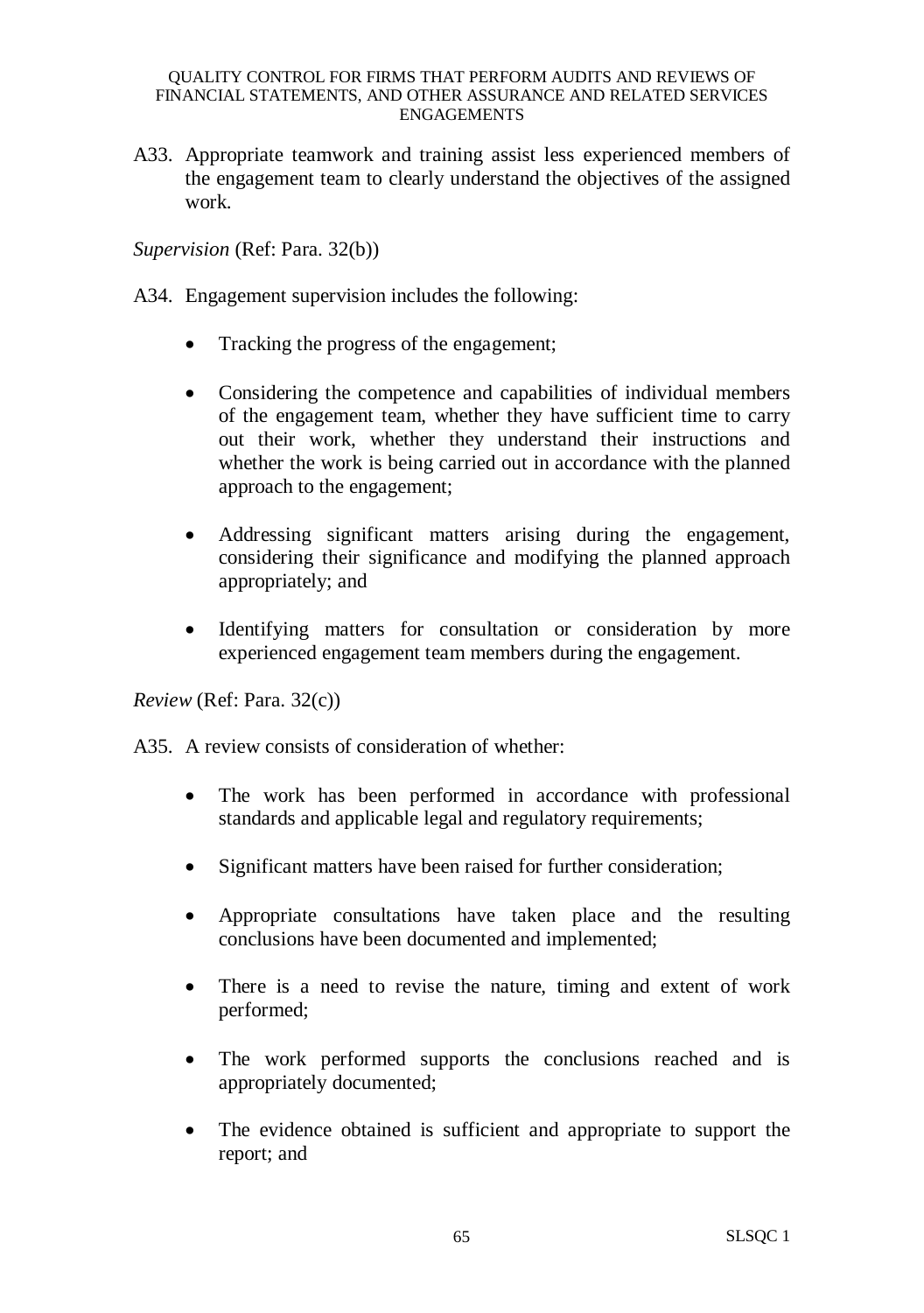• The objectives of the engagement procedures have been achieved.

### *Consultation* (Ref: Para. 34)

- A36. Consultation includes discussion at the appropriate professional level, with individuals within or outside the firm who have specialized expertise.
- A37. Consultation uses appropriate research resources as well as the collective experience and technical expertise of the firm. Consultation helps to promote quality and improves the application of professional judgment. Appropriate recognition of consultation in the firm's policies and procedures helps to promote a culture in which consultation is recognized as a strength and encourages personnel to consult on difficult or contentious matters.
- A38. Effective consultation on significant technical, ethical and other matters within the firm, or where applicable, outside the firm can be achieved when those consulted:
	- are given all the relevant facts that will enable them to provide informed advice; and
	- have appropriate knowledge, seniority and experience,

and when conclusions resulting from consultations are appropriately documented and implemented.

- A39. Documentation of consultations with other professionals that involve difficult or contentious matters that is sufficiently complete and detailed contributes to an understanding of:
	- The issue on which consultation was sought; and
	- The results of the consultation, including any decisions taken, the basis for those decisions and how they were implemented.

Considerations Specific to Smaller Firms

A40. A firm needing to consult externally, for example, a firm without appropriate internal resources, may take advantage of advisory services provided by: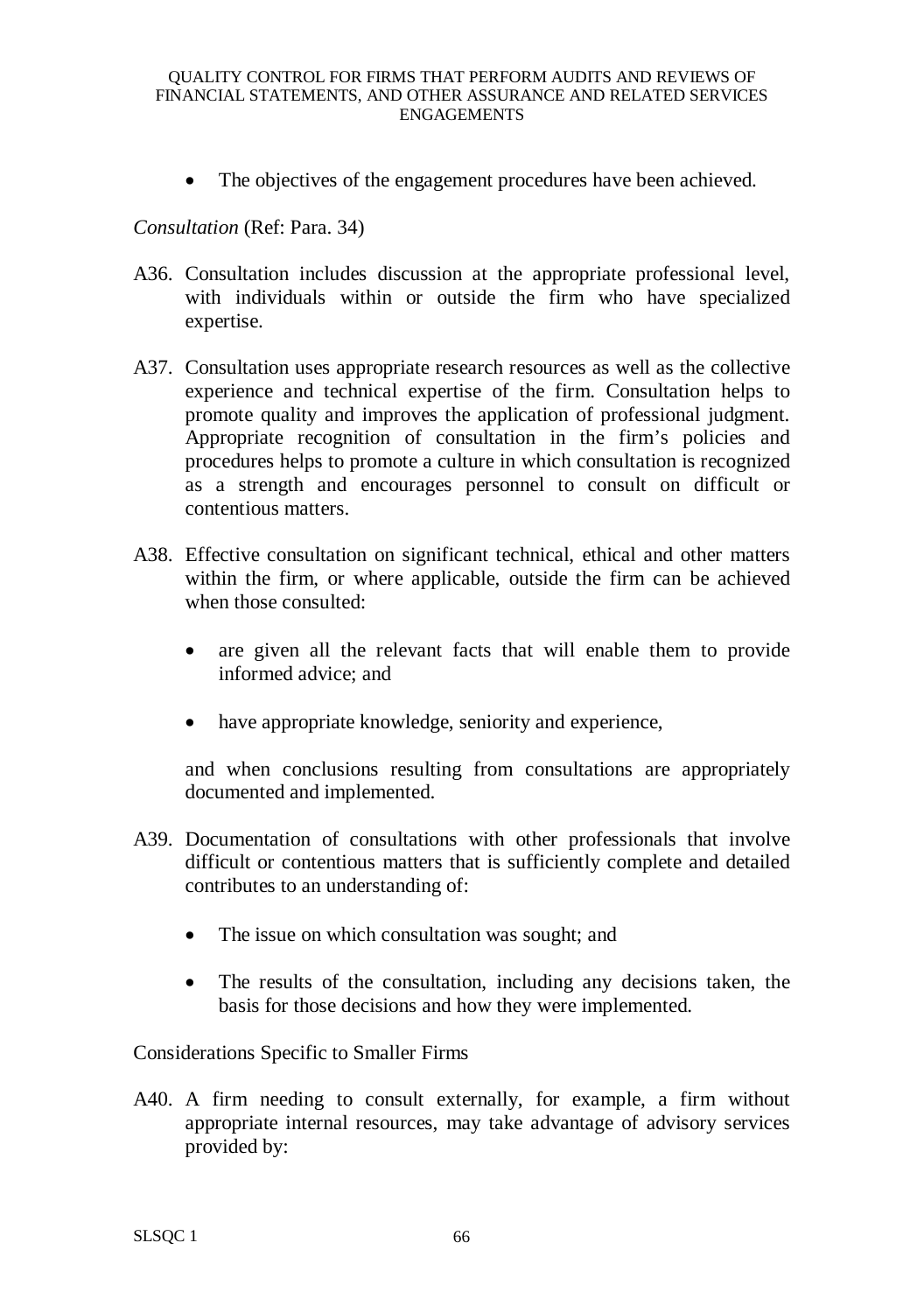- Other firms;
- Professional and regulatory bodies; or
- Commercial organizations that provide relevant quality control services.

Before contracting for such services, consideration of the competence and capabilities of the external provider helps the firm to determine whether the external provider is suitably qualified for that purpose.

# *Engagement Quality Control Review*

Criteria for an Engagement Quality Control Review (Ref: Para. 35(b))

- A41. Criteria for determining which engagements other than audits of financial statements of listed entities are to be subject to an engagement quality control review may include, for example:
	- The nature of the engagement, including the extent to which it involves a matter of public interest.
	- The identification of unusual circumstances or risks in an engagement or class of engagements.
	- Whether laws or regulations require an engagement quality control review.

Nature, Timing and Extent of the Engagement Quality Control Review (Ref: Para. 36-37)

- A42. The engagement report is not dated until the completion of the engagement quality control review. However, documentation of the engagement quality control review may be completed after the date of the report.
- A43. Conducting the engagement quality control review in a timely manner at appropriate stages during the engagement allows significant matters to be promptly resolved to the engagement quality control reviewer's satisfaction on or before the date of the report.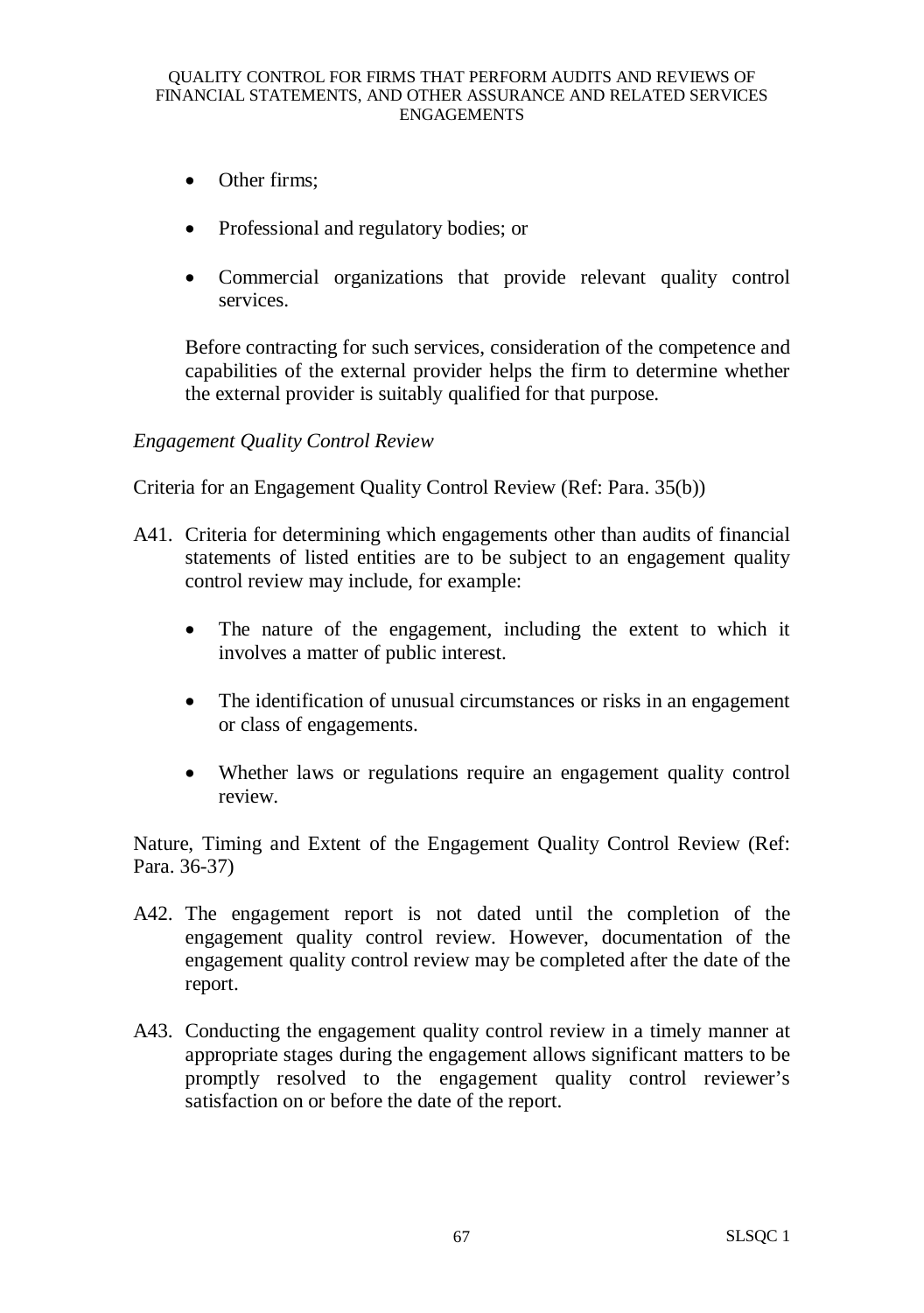A44. The extent of the engagement quality control review may depend, among other things, on the complexity of the engagement, whether the entity is a listed entity, and the risk that the report might not be appropriate in the circumstances. The performance of an engagement quality control review does not reduce the responsibilities of the engagement partner.

Engagement Quality Control Review of a Listed Entity (Ref: Para. 38)

- A45. Other matters relevant to evaluating the significant judgments made by the engagement team that may be considered in an engagement quality control review of an audit of financial statements of a listed entity include:
	- Significant risks identified during the engagement and the responses to those risks.
	- Judgments made, particularly with respect to materiality and significant risks.
	- The significance and disposition of corrected and uncorrected misstatements identified during the engagement.
	- The matters to be communicated to management and those charged with governance and, where applicable, other parties such as regulatory bodies.

These other matters, depending on the circumstances, may also be applicable for engagement quality control reviews for audits of the financial statements of other entities as well as reviews of financial statements and other assurance and related services engagements.

Considerations specific to public sector audit organizations

A46. Although not referred to as listed entities, as described in paragraph A16, certain public sector entities may be of sufficient significance to warrant performance of an engagement quality control review.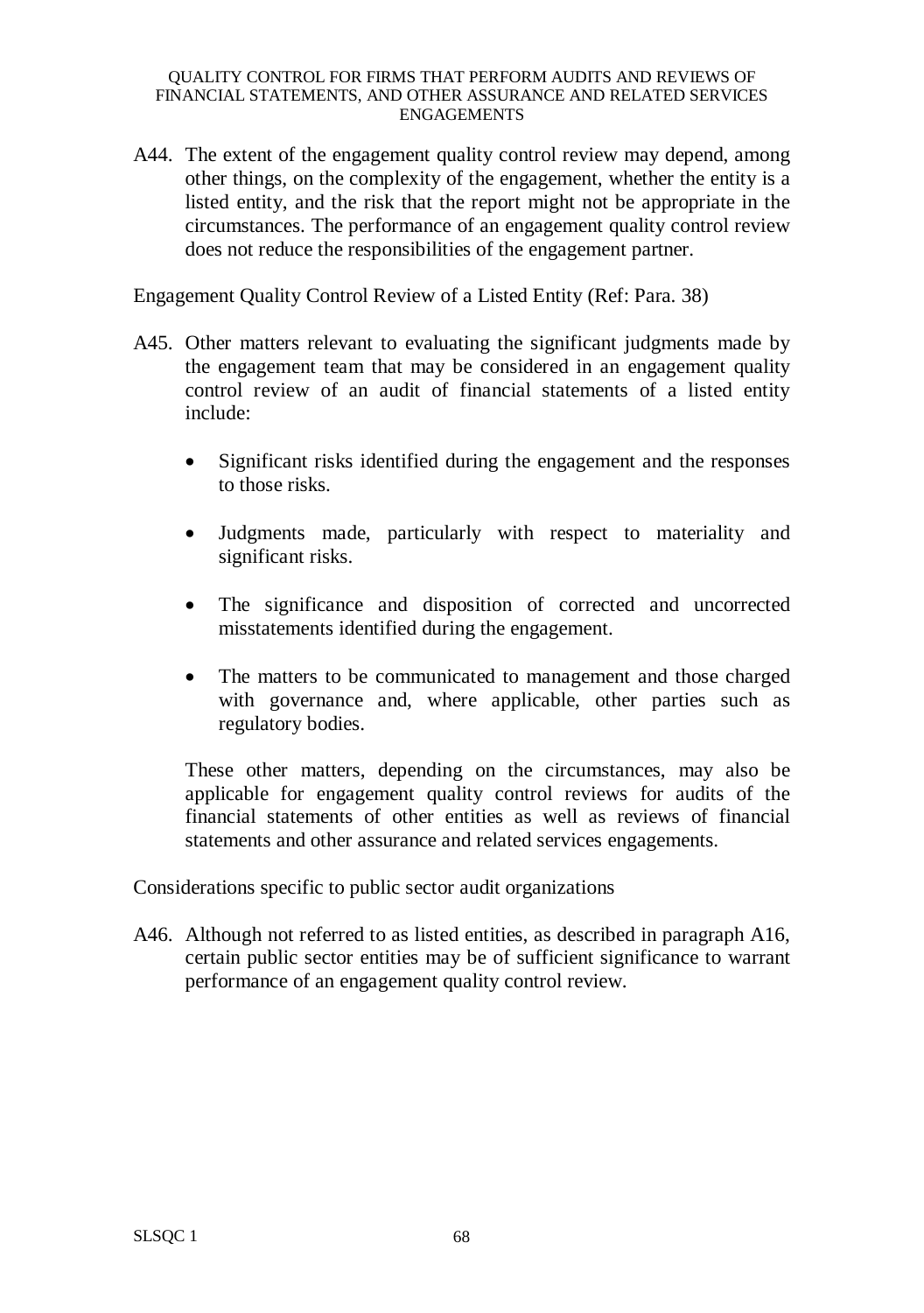*Criteria for the Eligibility of Engagement Quality Control Reviewers*

Sufficient and Appropriate Technical Expertise, Experience and Authority (Ref: Para.  $39(a)$ )

A47. What constitutes sufficient and appropriate technical expertise, experience and authority depends on the circumstances of the engagement. For example, the engagement quality control reviewer for an audit of the financial statements of a listed entity is likely to be an individual with sufficient and appropriate experience and authority to act as an audit engagement partner on audits of financial statements of listed entities.

Consultation with the Engagement Quality Control Reviewer (Ref: Para. 39(b))

A48. The engagement partner may consult the engagement quality control reviewer during the engagement, for example, to establish that a judgment made by the engagement partner will be acceptable to the engagement quality control reviewer. Such consultation avoids identification of differences of opinion at a late stage of the engagement and need not compromise the engagement quality control reviewer's eligibility to perform the role. Where the nature and extent of the consultations become significant the reviewer's objectivity may be compromised unless care is taken by both the engagement team and the reviewer to maintain the reviewer's objectivity. Where this is not possible, another individual within the firm or a suitably qualified external person may be appointed to take on the role of either the engagement quality control reviewer or the person to be consulted on the engagement.

Objectivity of the Engagement Quality Control Reviewer (Ref: Para. 40)

- A49. The firm is required to establish policies and procedures designed to maintain objectivity of the engagement quality control reviewer. Accordingly, such policies and procedures provide that the engagement quality control reviewer:
	- Where practicable, is not selected by the engagement partner;
	- Does not otherwise participate in the engagement during the period of review;
	- Does not make decisions for the engagement team; and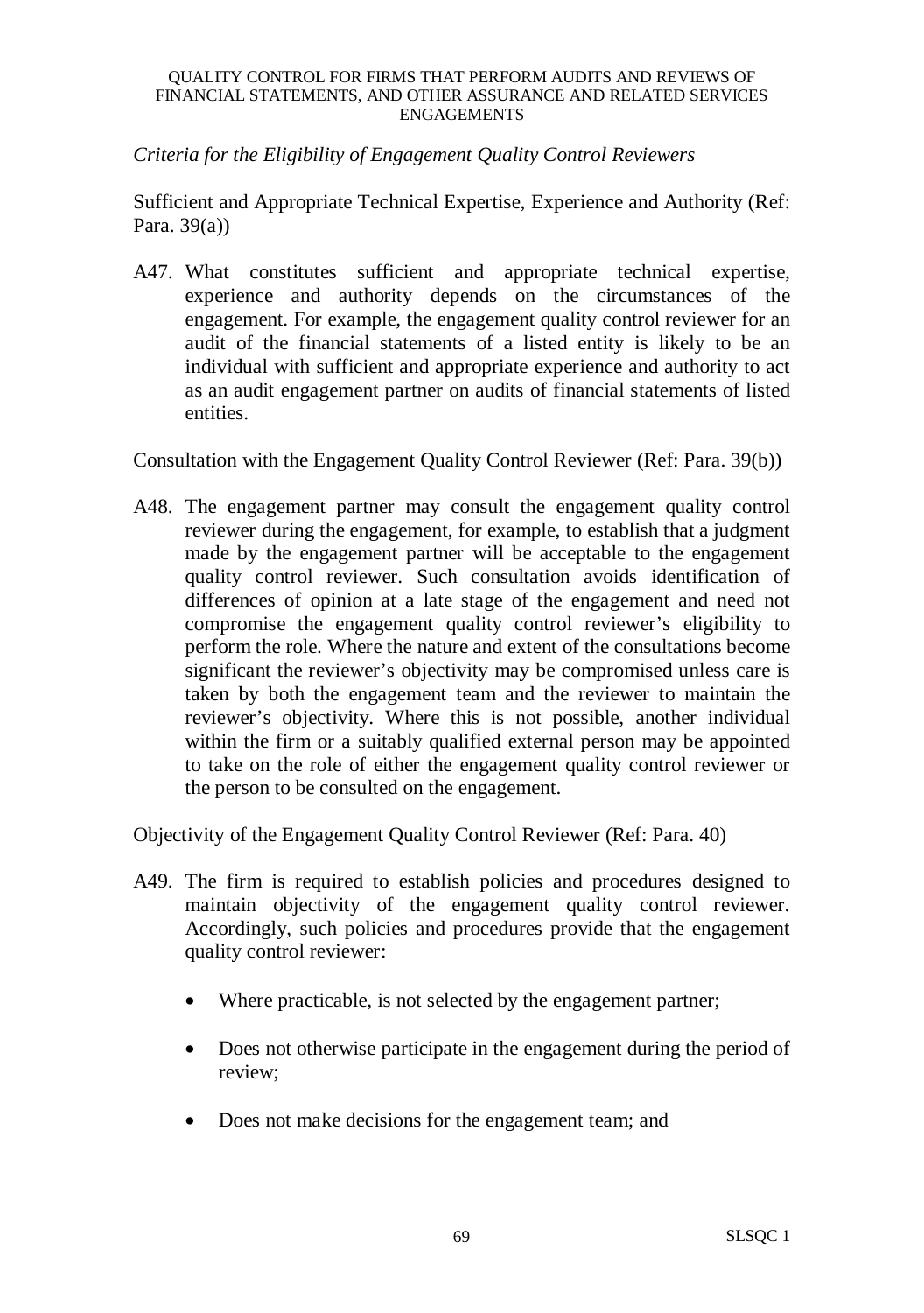Is not subject to other considerations that would threaten the reviewer's objectivity.

Considerations specific to smaller firms

A50. It may not be practicable, in the case of firms with few partners, for the engagement partner not to be involved in selecting the engagement quality control reviewer. Suitably qualified external persons may be contracted where sole practitioners or small firms identify engagements requiring engagement quality control reviews. Alternatively, some sole practitioners or small firms may wish to use other firms to facilitate engagement quality control reviews. Where the firm contracts suitably qualified external persons, the requirements in paragraphs 39-41 and guidance in paragraphs A47-A48 apply.

Considerations specific to public sector audit organizations

A51. In the public sector, a statutorily appointed auditor (for example, an Auditor General, or other suitably qualified person appointed on behalf of the Auditor General) may act in a role equivalent to that of engagement partner with overall responsibility for public sector audits. In such circumstances, where applicable, the selection of the engagement quality control reviewer includes consideration of the need for independence from the audited entity and the ability of the engagement quality control reviewer to provide an objective evaluation.

*Differences of Opinion* (Ref: Para. 43)

- A52. Effective procedures encourage identification of differences of opinion at an early stage, provide clear guidelines as to the successive steps to be taken thereafter, and require documentation regarding the resolution of the differences and the implementation of the conclusions reached.
- A53. Procedures to resolve such differences may include consulting with another practitioner or firm, or a professional or regulatory body.

# *Engagement Documentation*

Completion of the Assembly of Final Engagement Files (Ref: Para. 45)

A54. Law or regulation may prescribe the time limits by which the assembly of final engagement files for specific types of engagement is to be completed. Where no such time limits are prescribed in law or regulation, paragraph 45 requires the firm to establish time limits that reflect the need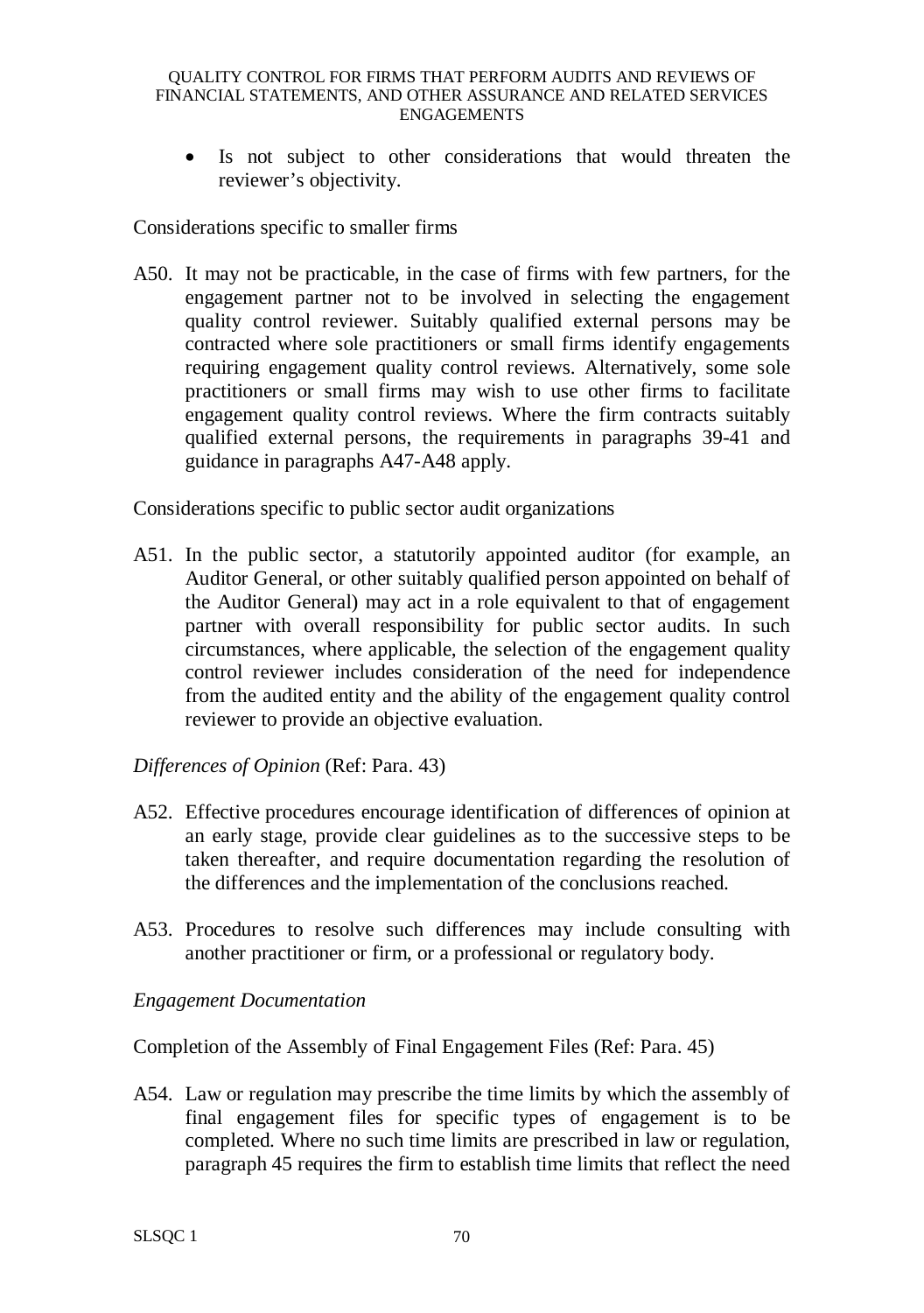to complete the assembly of final engagement files on a timely basis. In the case of an audit, for example, such a time limit would ordinarily not be more than 60 days after the date of the auditor's report.

A55. Where two or more different reports are issued in respect of the same subject matter information of an entity, the firm's policies and procedures relating to time limits for the assembly of final engagement files address each report as if it were for a separate engagement. This may, for example, be the case when the firm issues an auditor's report on a component's financial information for group consolidation purposes and, at a subsequent date, an auditor's report on the same financial information for statutory purposes.

Confidentiality, Safe Custody, Integrity, Accessibility and Retrievability of Engagement Documentation (Ref: Para. 46)

- A56. Relevant ethical requirements establish an obligation for the firm's personnel to observe at all times the confidentiality of information contained in engagement documentation, unless specific client authority has been given to disclose information, or there is a legal or professional duty to do so. Specific laws or regulations may impose additional obligations on the firm's personnel to maintain client confidentiality, particularly where data of a personal nature are concerned.
- A57. Whether engagement documentation is in paper, electronic or other media, the integrity, accessibility or retrievability of the underlying data may be compromised if the documentation could be altered, added to or deleted without the firm's knowledge, or if it could be permanently lost or damaged. Accordingly, controls that the firm designs and implements to avoid unauthorized alteration or loss of engagement documentation may include those that:
	- Enable the determination of when and by whom engagement documentation was created, changed or reviewed;
	- Protect the integrity of the information at all stages of the engagement, especially when the information is shared within the engagement team or transmitted to other parties via the Internet;
	- Prevent unauthorized changes to the engagement documentation; and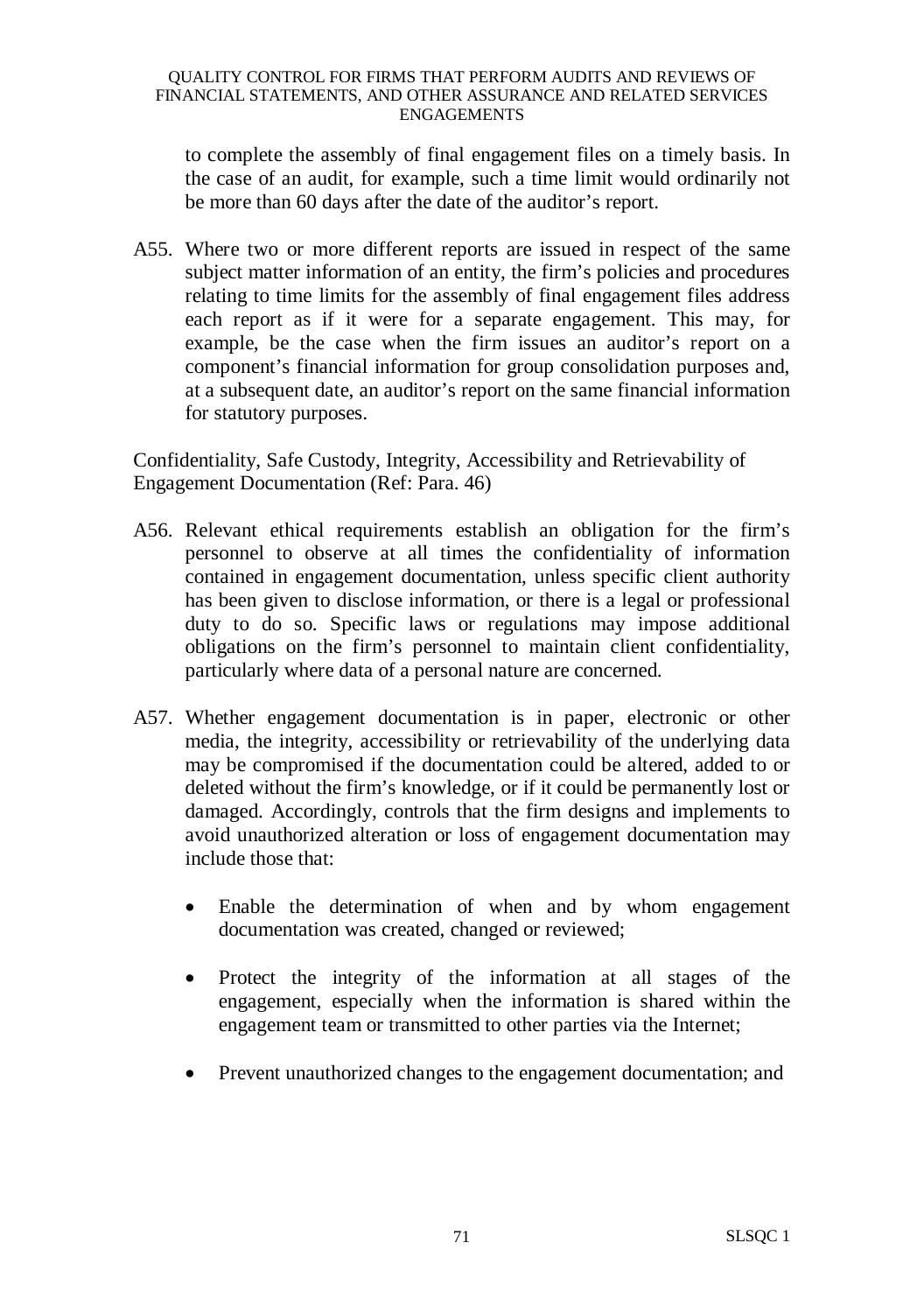- Allow access to the engagement documentation by the engagement team and other authorized parties as necessary to properly discharge their responsibilities.
- A58. Controls that the firm designs and implements to maintain the confidentiality, safe custody, integrity, accessibility and retrievability of engagement documentation may include the following:
	- The use of a password among engagement team members to restrict access to electronic engagement documentation to authorized users.
	- Appropriate back-up routines for electronic engagement documentation at appropriate stages during the engagement.
	- Procedures for properly distributing engagement documentation to the team members at the start of the engagement, processing it during engagement, and collating it at the end of engagement.
	- Procedures for restricting access to, and enabling proper distribution and confidential storage of, hardcopy engagement documentation.
- A59. For practical reasons, original paper documentation may be electronically scanned for inclusion in engagement files. In such cases, the firm's procedures designed to maintain the integrity, accessibility, and retrievability of the documentation may include requiring the engagement teams to:
	- Generate scanned copies that reflect the entire content of the original paper documentation, including manual signatures, cross-references and annotations;
	- Integrate the scanned copies into the engagement files, including indexing and signing off on the scanned copies as necessary; and
	- Enable the scanned copies to be retrieved and printed as necessary.

There may be legal, regulatory or other reasons for a firm to retain original paper documentation that has been scanned.

Retention of Engagement Documentation (Ref: Para. 47)

A60. The needs of the firm for retention of engagement documentation, and the period of such retention, will vary with the nature of the engagement and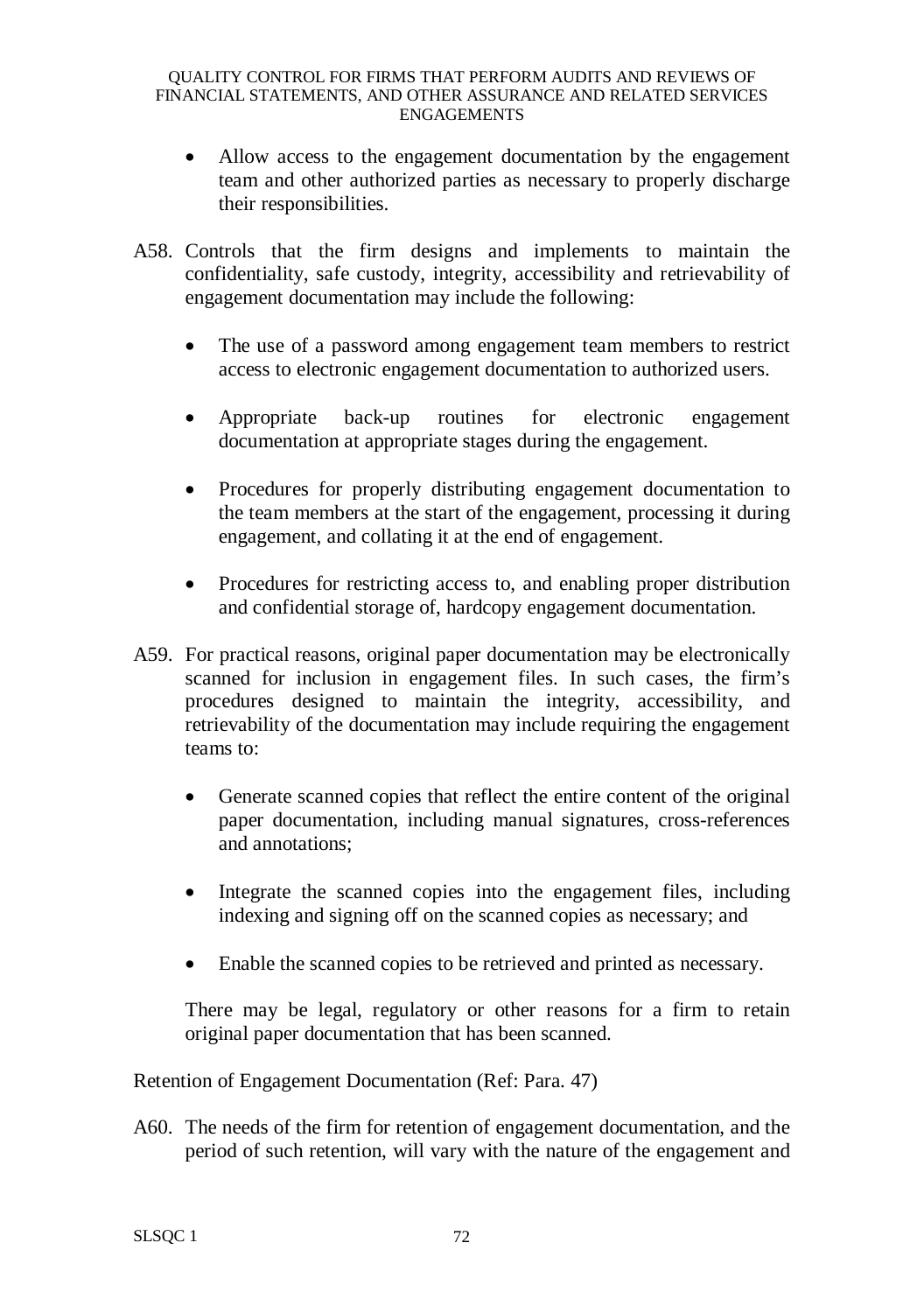the firm's circumstances, for example, whether the engagement documentation is needed to provide a record of matters of continuing significance to future engagements. The retention period may also depend on other factors, such as whether local law or regulation prescribes specific retention periods for certain types of engagements, or whether there are generally accepted retention periods in the jurisdiction in the absence of specific legal or regulatory requirements.

- A61. In the specific case of audit engagements, the retention period would ordinarily be no shorter than five years from the date of the auditor's report, or, if later, the date of the group auditor's report.
- A62. Procedures that the firm adopts for retention of engagement documentation include those that enable the requirements of paragraph 47 to be met during the retention period, for example to:
	- Enable the retrieval of, and access to, the engagement documentation during the retention period, particularly in the case of electronic documentation since the underlying technology may be upgraded or changed over time;
	- Provide, where necessary, a record of changes made to engagement documentation after the engagement files have been completed; and
	- Enable authorized external parties to access and review specific engagement documentation for quality control or other purposes.

Ownership of engagement documentation

A63. Unless otherwise specified by law or regulation, engagement documentation is the property of the firm. The firm may, at its discretion, make portions of, or extracts from, engagement documentation available to clients, provided such disclosure does not undermine the validity of the work performed, or, in the case of assurance engagements, the independence of the firm or its personnel.

# **Monitoring**

# *Monitoring the Firm's Quality Control Policies and Procedures (Ref: Para. 48)*

A64. The purpose of monitoring compliance with quality control policies and procedures is to provide an evaluation of: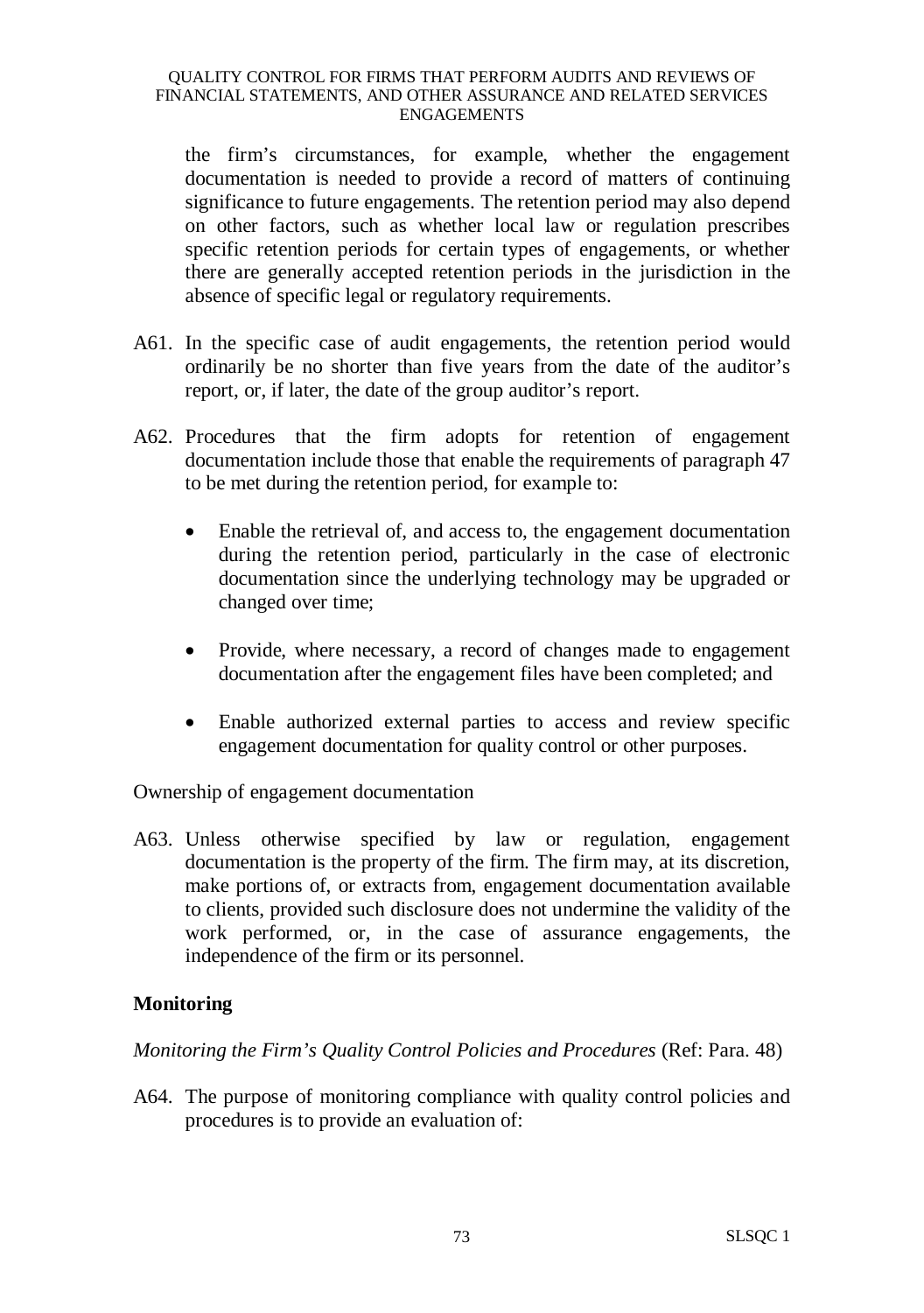- Adherence to professional standards and applicable legal and regulatory requirements;
- Whether the system of quality control has been appropriately designed and effectively implemented; and
- Whether the firm's quality control policies and procedures have been appropriately applied, so that reports that are issued by the firm or engagement partners are appropriate in the circumstances.
- A65. Ongoing consideration and evaluation of the system of quality control include matters such as the following:
	- Analysis of:
		- o New developments in professional standards and applicable legal and regulatory requirements, and how they are reflected in the firm's policies and procedures where appropriate;
		- o Written confirmation of compliance with policies and procedures on independence;
		- o Continuing professional development, including training; and
		- o Decisions related to acceptance and continuance of client relationships and specific engagements.
	- Determination of corrective actions to be taken and improvements to be made in the system, including the provision of feedback into the firm's policies and procedures relating to education and training.
	- Communication to appropriate firm personnel of weaknesses identified in the system, in the level of understanding of the system, or compliance with it.
	- Follow-up by appropriate firm personnel so that necessary modifications are promptly made to the quality control policies and procedures.
- A66. Inspection cycle policies and procedures may, for example, specify a cycle that spans three years. The manner in which the inspection cycle is organized, including the timing of selection of individual engagements, depends on many factors, such as the following: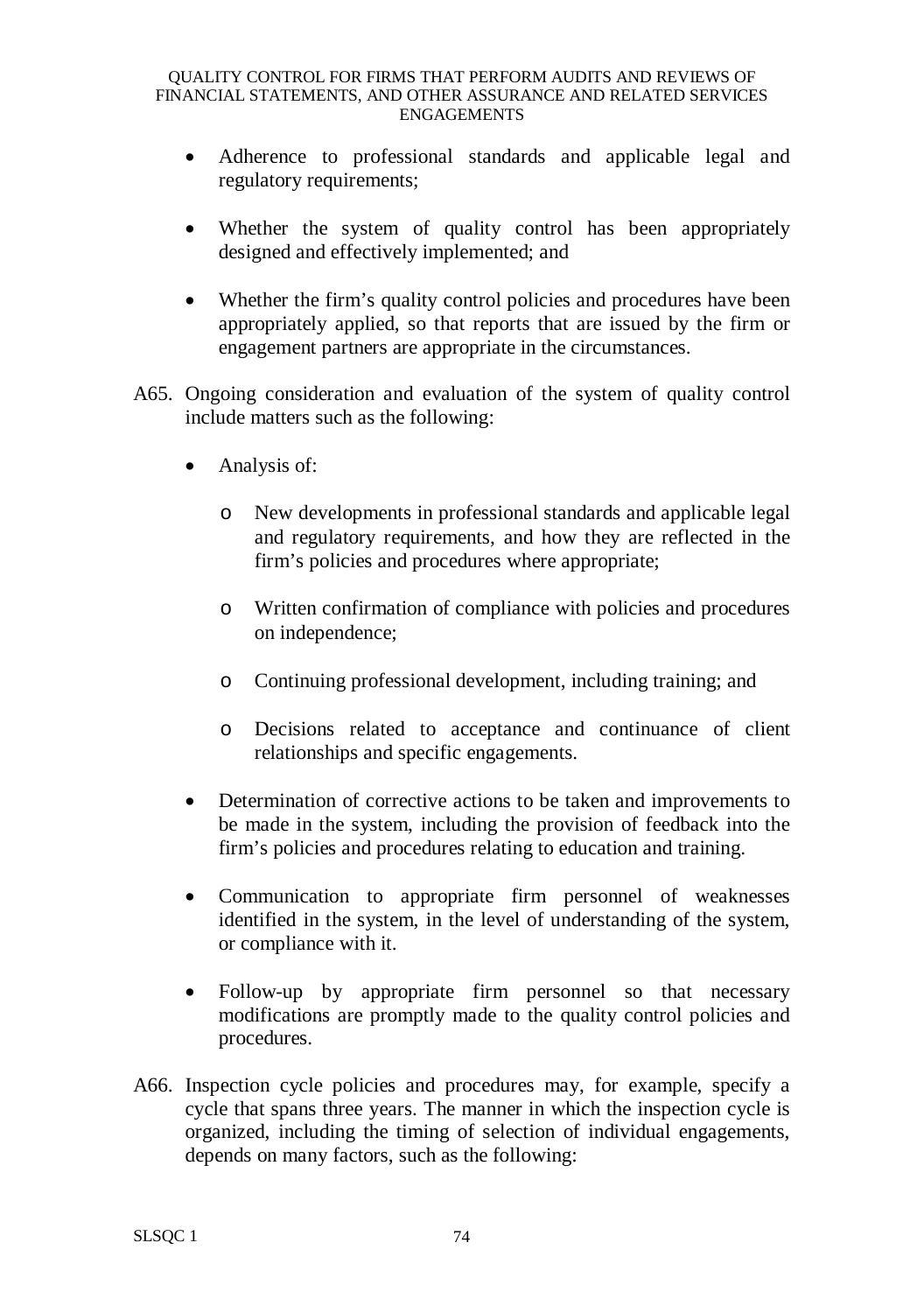- The size of the firm.
- The number and geographical location of offices.
- The results of previous monitoring procedures.
- The degree of authority both personnel and offices have (for example, whether individual offices are authorized to conduct their own inspections or whether only the head office may conduct them).
- The nature and complexity of the firm's practice and organization.
- The risks associated with the firm's clients and specific engagements.
- A67. The inspection process includes the selection of individual engagements, some of which may be selected without prior notification to the engagement team. In determining the scope of the inspections, the firm may take into account the scope or conclusions of an independent external inspection program. However, an independent external inspection program does not act as a substitute for the firm's own internal monitoring program.

Considerations Specific to Smaller Firms

A68. In the case of small firms, monitoring procedures may need to be performed by individuals who are responsible for design and implementation of the firm's quality control policies and procedures, or who may be involved in performing the engagement quality control review. A firm with a limited number of persons may choose to use a suitably qualified external person or another firm to carry out engagement inspections and other monitoring procedures. Alternatively, the firm may establish arrangements to share resources with other appropriate organizations to facilitate monitoring activities.

# *Communicating Deficiencies* (Ref: Para. 50)

A69. The reporting of identified deficiencies to individuals other than the relevant engagement partners need not include an identification of the specific engagements concerned, although there may be cases where such identification may be necessary for the proper discharge of the responsibilities of the individuals other than the engagement partners.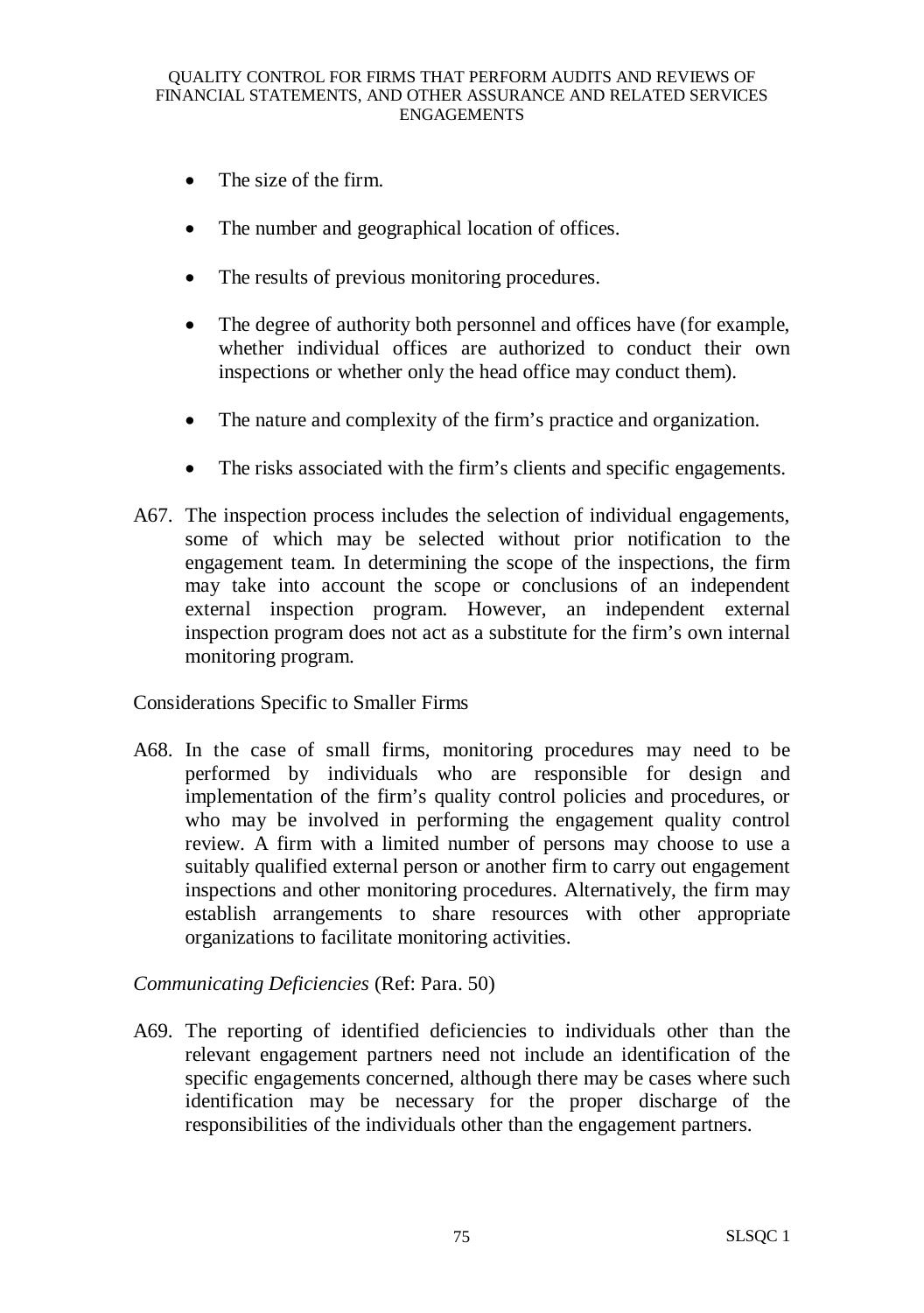### *Complaints and Allegations*

Source of Complaints and Allegations (Ref: Para. 55)

A70. Complaints and allegations (which do not include those that are clearly frivolous) may originate from within or outside the firm. They may be made by firm personnel, clients or other third parties. They may be received by engagement team members or other firm personnel.

Investigation Policies and Procedures (Ref: Para. 56)

- A71. Policies and procedures established for the investigation of complaints and allegations may include for example, that the partner supervising the investigation:
	- Has sufficient and appropriate experience;
	- Has authority within the firm; and
	- Is otherwise not involved in the engagement.

The partner supervising the investigation may involve legal counsel as necessary.

Considerations specific to smaller firms

A72. It may not be practicable, in the case of firms with few partners, for the partner supervising the investigation not to be involved in the engagement. These small firms and sole practitioners may use the services of a suitably qualified external person or another firm to carry out the investigation into complaints and allegations.

# **Documentation of the System of Quality Control (Ref: Para. 57)**

- A73. The form and content of documentation evidencing the operation of each of the elements of the system of quality control is a matter of judgment and depends on a number of factors, including the following:
	- The size of the firm and the number of offices
	- The nature and complexity of the firm's practice and organization.